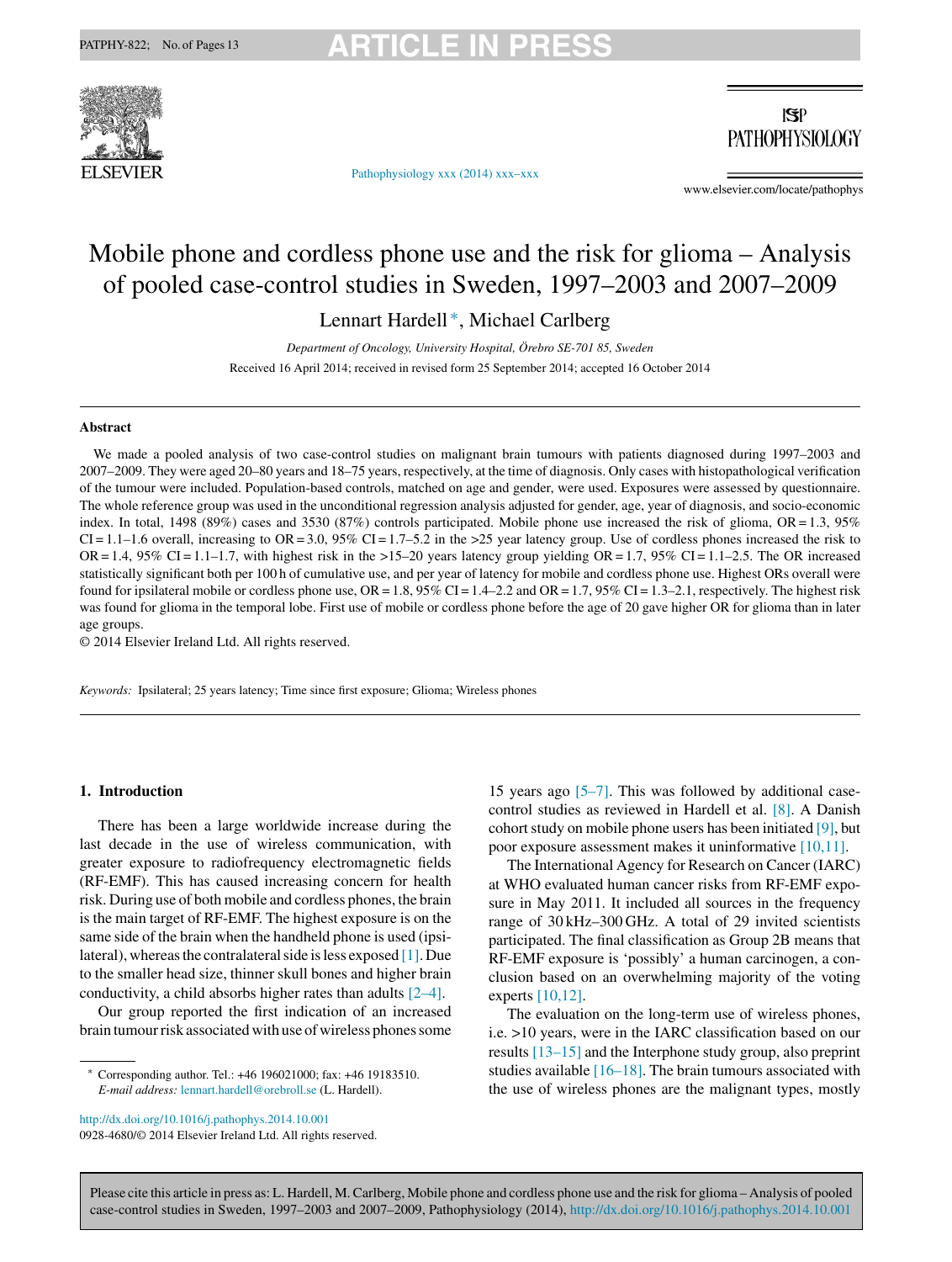glioma, and acoustic neuroma, a benign tumour of the 8th cranial nerve. In contrast, no consistent pattern of an association has been found for the most common benign brain tumour, meningioma [see also reviews in  $[8,19,20]$ . The Interphone results were reported only on the use of mobile phones, whereas we also included cordless phones in our assessment. The potential bias due to this different classification of exposure that distorts of the overall risk towards unity has been discussed elsewhere [\[8,21\].](#page-11-0)

The IARC evaluation was based on fairly short latency period (time from first exposure until diagnosis), with results on at most the latency group  $\geq 10$  years. To study longer periods of use, we made a new case-control study encompassing patients diagnosed from 2007 to 2009. Data have already been published on acoustic neuroma [\[22\],](#page-12-0) meningioma, [\[23\]](#page-12-0) and malignant brain tumours in total [\[24\].](#page-12-0)

To enlarge the study group, we have now pooled ourresults on malignant brain tumours for 1997–2003 and 2007–2009, because the same methods were used for both periods. We present in the following results for the most common type of malignant brain tumour, glioma. It is of importance to present separate results on glioma to compare our results with Interphone [\[16\].](#page-12-0) Also, separate analysis of other malignant brain tumour types is presented. The ethics committee approved these studies.

# **2. Materials and methods**

Detailed information on materials and methods has been given previously [\[13,24\].](#page-11-0) In short, six administrative regions with oncology centres covering Sweden registered new cancer cases. For 1997–2003, cases and controls covered central Sweden [\[13\],](#page-11-0) whereas the 2007–2009 study included the whole country  $[24]$ . The oncology centres reported new cases with histopathologically verified brain tumour, either benign or malignant, to us during these periods, although the actual reporting interval varied for centre to centre. Both men and women were included aged 20–80 years (1997–2003) and 18–75 years (2007–2009) at the time of diagnosis. Only living cases were included, each patient giving permission to the responsible physician before inclusion in the study. Tumour localisation in the brain was based on reports to the cancer registries and medical records, which were obtained after informed consent from the patients.

Controls were ascertained from the Swedish Population Registry, covering the whole country and being continuously updated, such that each person was traced by a unique ID number. The registry also records the address to each person. For each case, one control subject of the same gender in the same 5-year group was drawn at random from this registry. They were assigned the same year for cut-off of all exposure asthe diagnosis of the each case. All these controls were used in the analysis of risk of glioma.

Exposure was assessed using a mailed questionnaire sent to each person. Regarding use of a mobile phone, the time

of average use (min per day) was estimated. The technology has changed since the first introduction of mobile phones. The first generation was analogue phones with an output power of 1 W at about 900 MHz followed by the 2nd generation GSM phones (2G) with either 900 or 1800 MHz frequency and with a pulsed output power. The mean output power was of the order of tens of mW. In the 3rd generation phones (3G) the output is more to be characterised as amplitude modulated than pulsed and the output power is of the order of tens of -W. The type of mobile phone was recorded and checked by the prefix for the phone number; 010 for analogue phones and 07 for digital phones (2G, 3G).

Some special questions covered the extent of use in a car with an external antenna, and use of a hands-free device, both regarded as non-exposure to RF-EMF. The ear mostly used during phone calls, or equally both ears, was also noted.

Use of cordless desktop phones was covered by similar questions; years, average daily use, use of a hands-free device, and preferred ear. The procedure was conducted without knowledge of case/control status. Use of the wireless phone was referred to as ipsilateral  $($ >50% of the time) or contralateral (<50% of the time) in relation to tumour side. The same method was also applied for the control group; the subjects were assigned the same 'tumour' side as the respective case to the matched control.

The questionnaire also contained a number of questions relating to the overall working history, exposure to different chemicals and other agents, smoking habits, X-ray investigations of the head and neck, and heredity traits for cancer. These other exposure factors will be published separately for the whole study period. When questionnaire answers were unclear, they were resolved by phone using trained interviewers. Thereby, a written protocol was used for clarification of each question. The interviewer supplemented the whole questionnaire during the phone call. Each questionnaire had received a unique ID number that did not disclose whether it was a case or a control; i.e. the interviewer was unaware of the status during further data processing. All information was coded and entered into a database. Case or control status was not disclosed until statistical analyses were undertaken.

We made in addition a separate case-control study on deceased cases during for 1997–2003, using deceased persons as reference entities by interviewing the next of kin [\[25\],](#page-12-0) see discussion below. These cases and controls are not included in the present study.

#### *2.1. Statistical methods*

StataSE 12.1 (Stata/SE 12.1 for Windows; StataCorp., College Station TX) was used for the analyses. Odds ratios (OR) and 95% confidence intervals (CI) were calculated using unconditional logistic regression including the whole control sample (i.e. matched to both malignant and benign cases) to increase the power of the study.

Latency (time from first use) was defined as the year of first use of a wireless phone to the year of diagnosis (the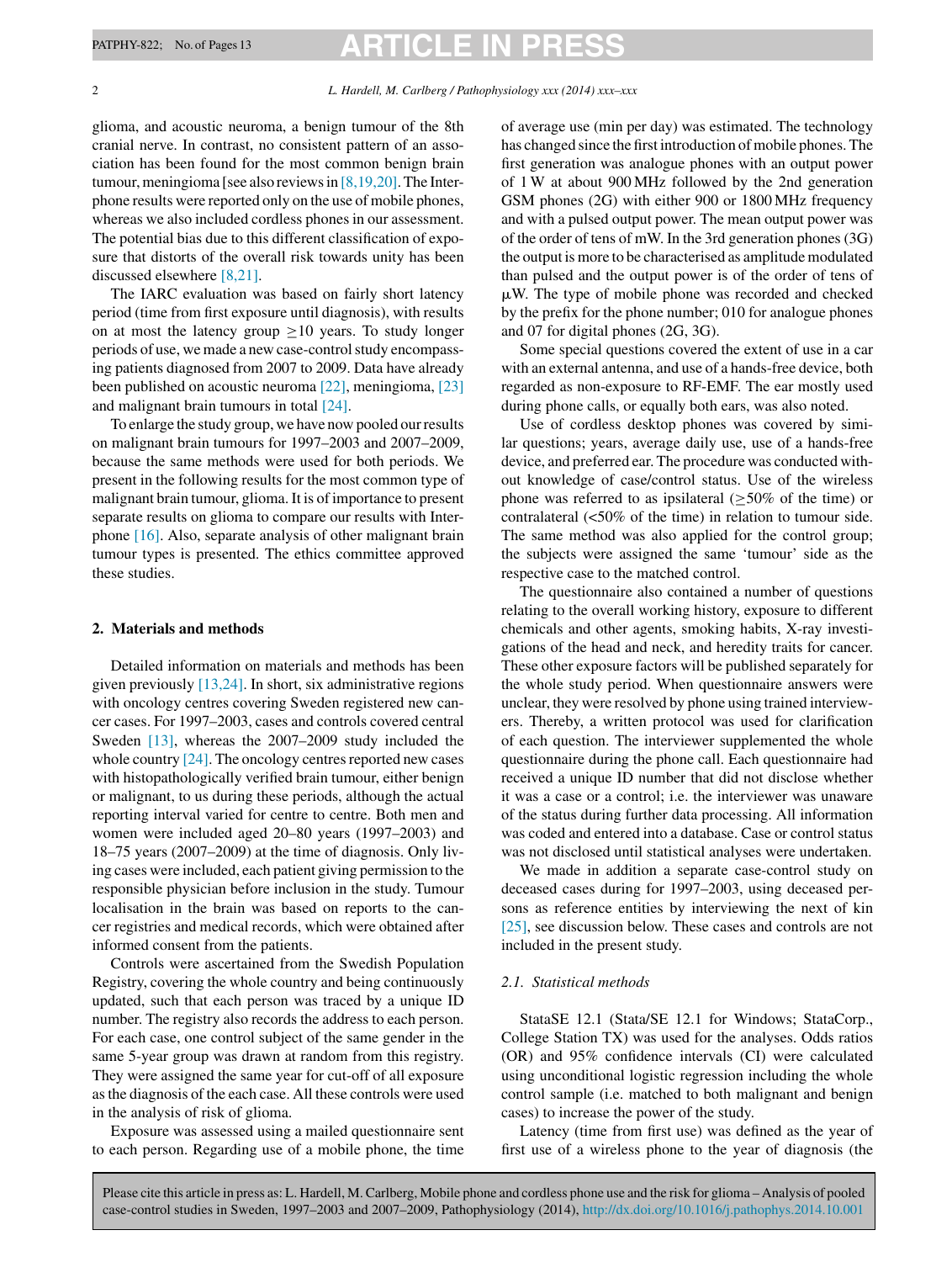| Histopathology               | Men |      | Women            |      | <b>Total</b>     |      |
|------------------------------|-----|------|------------------|------|------------------|------|
|                              | n   | $\%$ | $\boldsymbol{n}$ | $\%$ | $\boldsymbol{n}$ | $\%$ |
| Glioma                       | 817 | 92.9 | 563              | 91.0 | 1380             | 92.1 |
| -Astrocytoma grade I-II      | 123 | 14.0 | 98               | 15.8 | 221              | 14.8 |
| -Grade I                     | 14  | 1.6  | 20               | 3.2  | 34               | 2.3  |
| -Grade II                    | 109 | 12.4 | 78               | 12.6 | 187              | 12.5 |
| -Astrocytoma grade III-IVa,b | 540 | 61.4 | 317              | 51.2 | 857              | 57.2 |
| $-Grade IIIa$                | 105 | 11.9 | 55               | 8.9  | 160              | 10.7 |
| $-Grade IVa,b$               | 434 | 49.4 | 260              | 42.0 | 694              | 46.3 |
| -Oligodendroglioma           | 71  | 8.1  | 91               | 14.7 | 162              | 10.8 |
| -Other/mixed glioma          | 83  | 9.4  | 57               | 9.2  | 140              | 9.3  |
| Medulloblastoma              | 9   | 1.0  | 2                | 0.3  | 11               | 0.7  |
| Ependymoma <sup>c</sup>      | 19  | 2.2  | 19               | 3.1  | 38               | 2.5  |
| Other malignant <sup>d</sup> | 34  | 3.9  | 35               | 5.7  | 69               | 4.6  |
| Total, malignant             | 879 |      | 619              |      | 1498             |      |

<span id="page-2-0"></span>Table 1 Histopathology of all malignant brain tumours (*n* = 1498).

One case had both an astrocytoma grade IV and a meningioma.

<sup>b</sup> Three cases had no information about specific grade (III or IV).

<sup>c</sup> One case had both an ependymoma and an acoustic neuroma.

<sup>d</sup> One case had both an other malignant tumour and an acoustic neuroma.

same years being used for the matched control). The cumulative number of hours of use was calculated (number of years multiplied by average time per year based on use per day). Use in a car with external antenna was disregarded, as was use of a hands-free device. A minimum latency period of  $\leq 1$  year of exposure was adopted, less than which was included in the unexposed category. The same year as for each case's diagnosis was used for the corresponding control as the cut-off for exposure accumulation. Note that latency was calculated separately for the respective phone type or combination of phones that were analysed.

Adjustment was made for the matching variables gender, age (as a continuous variable) and year of diagnosis. It was also made for socio-economic index (SEI) divided into four categories (blue-collar worker, white-collar worker, self-employed, unemployed), since an association between white-collar work and brain tumours was reported by Preston Martin and Mack in 1996 [\[26\].](#page-12-0) Latency was analysed using six periods,  $>1-5$  years,  $>5-10$  years,  $>10-15$  years, >15–20 years, >20–25 years, and >25 years. Cumulative use of the different phone types and combinations was analysed in quartiles based on the distribution of total use of wireless phones among the controls. Latency and cumulative use were also analysed as continuous variables (per year of latency, per 100 h cumulative use) to explore dose-response relationships. Laterality was not analysed for the whole group of wireless phone users, since the side could differ for mobile and cordless phone use by the same person.

Restricted cubic splines were used to display the relationship between cumulative use and latency of wireless phones with glioma. Adjustment was made for the same variables as in the logistic regression. Four knots were used at the 5th, 35th, 65th, and 95th percentiles, assuggested by Harrell [\[27\].](#page-12-0) *P*-values for non-linearity were estimated by testing whether the coefficient of the second and third spline was equal to zero by using the Wald test.

# **3. Results**

### *3.1. Numbers*

The number of reported cases from the oncology centres, as well as reasons for not inclusion in the study base, have been published for both study periods [\[13,24\].](#page-11-0) In total, 1691 cases fulfilling the inclusion criteria were enrolled. Of these cases, 1498 (89%) answered the questionnaire, of whom 879 were men and 619 women. The mean age was 52 (median 54,range 18–80).The histopathological distribution (Table 1) shows that most had a diagnosis of glioma,  $n = 1380$  (92%). Thus, the results are presented for the group of glioma cases, but also in brief for the other groups of malignant brain tumours.

Of the 4038 controls, 3530 (87%) participated, 1492 men and 2038 women. The mean age was 54 (median 55, range 19–80); further details are available in previous publications [\[13,24\].](#page-11-0)

### *3.2. Overall results and latency*

The median latency time for use of mobile phones in glioma cases was 9.0 years (mean 10.1, range 2–28). The corresponding results for cordless phones were median 7.0 years (mean 8.0, range 2–21). The results are shown in [Table](#page-3-0) 2 for glioma and the use of wireless phones in different latency groups. Analogue phones gave  $OR = 1.6$ , 95%  $CI = 1.2-2.0$ , increasing to OR = 4.8, 95% CI = 2.5–9.1 in the latency group of >25 years. Note that the latency time was counted from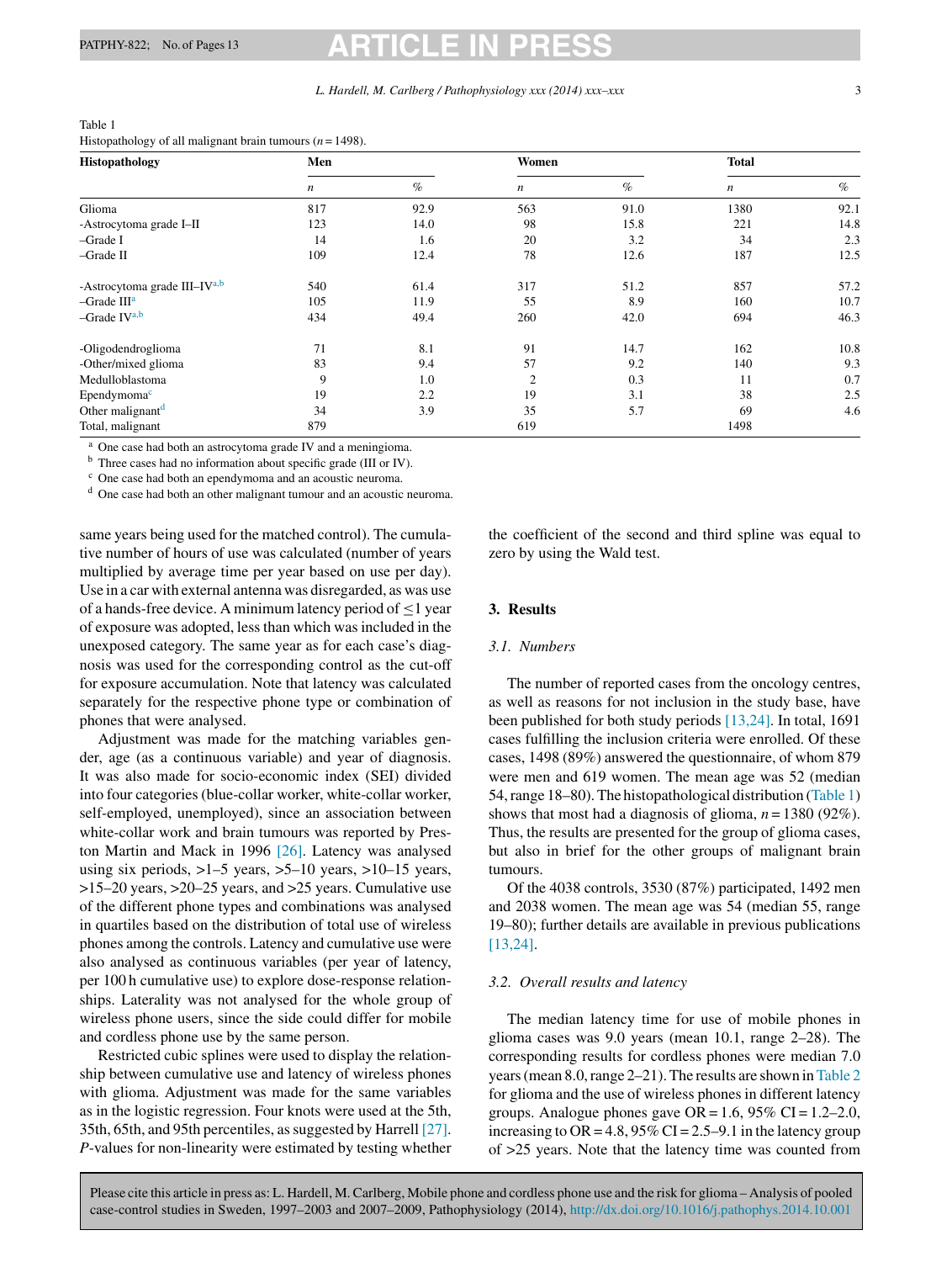in a mba.<br>Manazarta m.  $\Box$ 

 $\mathbb{R}^n$ 

 $\blacksquare$ E ш  $\overline{CD}$ U.

4

<span id="page-3-0"></span>

| Latency             | Analogue       | Digital (2G)             | Digital (UMTS, 3G)       | Mobile phone, total | Mobile phone,<br>digital $(2G, 3G)$ | <b>Cordless phone</b> | Digital type (2G,<br>3G, cordless) | <b>Wireless phone</b> |
|---------------------|----------------|--------------------------|--------------------------|---------------------|-------------------------------------|-----------------------|------------------------------------|-----------------------|
|                     | OR, CI (Ca/Co) | OR, CI (Ca/Co)           | OR, CI (Ca/Co)           | OR, CI (Ca/Co)      | OR, CI (Ca/Co)                      | OR, CI (Ca/Co)        | OR, CI (Ca/Co)                     | OR, CI (Ca/Co)        |
| Glioma $(n = 1380)$ |                |                          |                          |                     |                                     |                       |                                    |                       |
| Total $>1$ year     | 1.6            | 1.3                      | 2.0                      | 1.3                 | 1.3                                 | 1.4                   | 1.3                                | 1.3                   |
|                     | $1.2 - 2.0$    | $1.1 - 1.6$              | $0.95 - 4.4$             | $1.1 - 1.6$         | $1.1 - 1.6$                         | $1.1 - 1.7$           | $1.1 - 1.6$                        | $1.1 - 1.6$           |
|                     | (299/558)      | (884/2014)               | (58/141)                 | (945/2148)          | (885/2019)                          | (752/1724)            | (1037/2393)                        | (1074/2472)           |
| $>1-5$ years        | 1.1            | 1.2                      | 1.9                      | 1.2                 | 1.2                                 | 1.3                   | 1.2                                | 1.1                   |
|                     | $0.7 - 1.7$    | $0.99 - 1.5$             | $0.9 - 4.1$              | $0.98 - 1.5$        | $0.99 - 1.5$                        | $1.1 - 1.6$           | $0.9 - 1.4$                        | $0.9 - 1.4$           |
|                     | (34/87)        | (283/714)                | (46/127)                 | (262/674)           | (284/719)                           | (271/653)             | (295/796)                          | (271/748)             |
| $>5-10$ years       | 1.1            | 1.7                      | 4.1                      | 1.5                 | 1.7                                 | 1.4                   | 1.6                                | 1.5                   |
|                     | $0.8 - 1.6$    | $1.3 - 2.2$              | $1.3 - 12$               | $1.2 - 1.8$         | $1.3 - 2.2$                         | $1.1 - 1.8$           | $1.3 - 2.0$                        | $1.2 - 1.9$           |
|                     | (56/137)       | (314/659)                | (12/14)                  | (301/688)           | (314/659)                           | (294/655)             | (363/758)                          | (351/767)             |
| $>10-15$ years      | 2.2            | 1.4                      | $\sim$                   | 1.4                 | 1.4                                 | 1.4                   | 1.4                                | 1.4                   |
|                     | $1.5 - 3.2$    | $1.04 - 1.9$             |                          | $1.1 - 1.9$         | $1.04 - 1.9$                        | $1.1 - 1.9$           | $1.1 - 1.9$                        | $1.1 - 1.8$           |
|                     | (71/113)       | (189/471)                | (0/0)                    | (211/476)           | (189/471)                           | (131/294)             | (242/584)                          | (248/578)             |
| $>15-20$ years      | 2.4            | 2.1                      | $\overline{\phantom{0}}$ | 1.6                 | 2.1                                 | 1.7                   | 2.0                                | 1.7                   |
|                     | $1.5 - 3.7$    | $1.5 - 3.0$              |                          | $1.1 - 2.2$         | $1.5 - 3.0$                         | $1.1 - 2.5$           | $1.5 - 2.8$                        | $1.2 - 2.3$           |
|                     | (59/107)       | (98/170)                 | (0/0)                    | (92/196)            | (98/170)                            | (50/109)              | (131/242)                          | (121/253)             |
| $>20-25$ years      | 3.2            |                          | $\qquad \qquad -$        | 2.1                 | $\qquad \qquad -$                   | 1.4                   | 1.6                                | 1.9                   |
|                     | $1.9 - 5.5$    |                          |                          | $1.3 - 3.2$         |                                     | $0.5 - 3.8$           | $0.6 - 4.4$                        | $1.3 - 2.9$           |
|                     | (50/81)        | (0/0)                    | (0/0)                    | (50/81)             | (0/0)                               | (6/13)                | (6/13)                             | (54/93)               |
| $>25$ years         | 4.8            | $\overline{\phantom{0}}$ | $\overline{\phantom{m}}$ | 3.0                 | $\overline{\phantom{0}}$            |                       |                                    | 3.0                   |
|                     | $2.5 - 9.1$    |                          |                          | $1.7 - 5.2$         |                                     |                       |                                    | $1.7 - 5.2$           |
|                     | (29/33)        | (0/0)                    | (0/0)                    | (29/33)             | (0/0)                               | (0/0)                 | (0/0)                              | (29/33)               |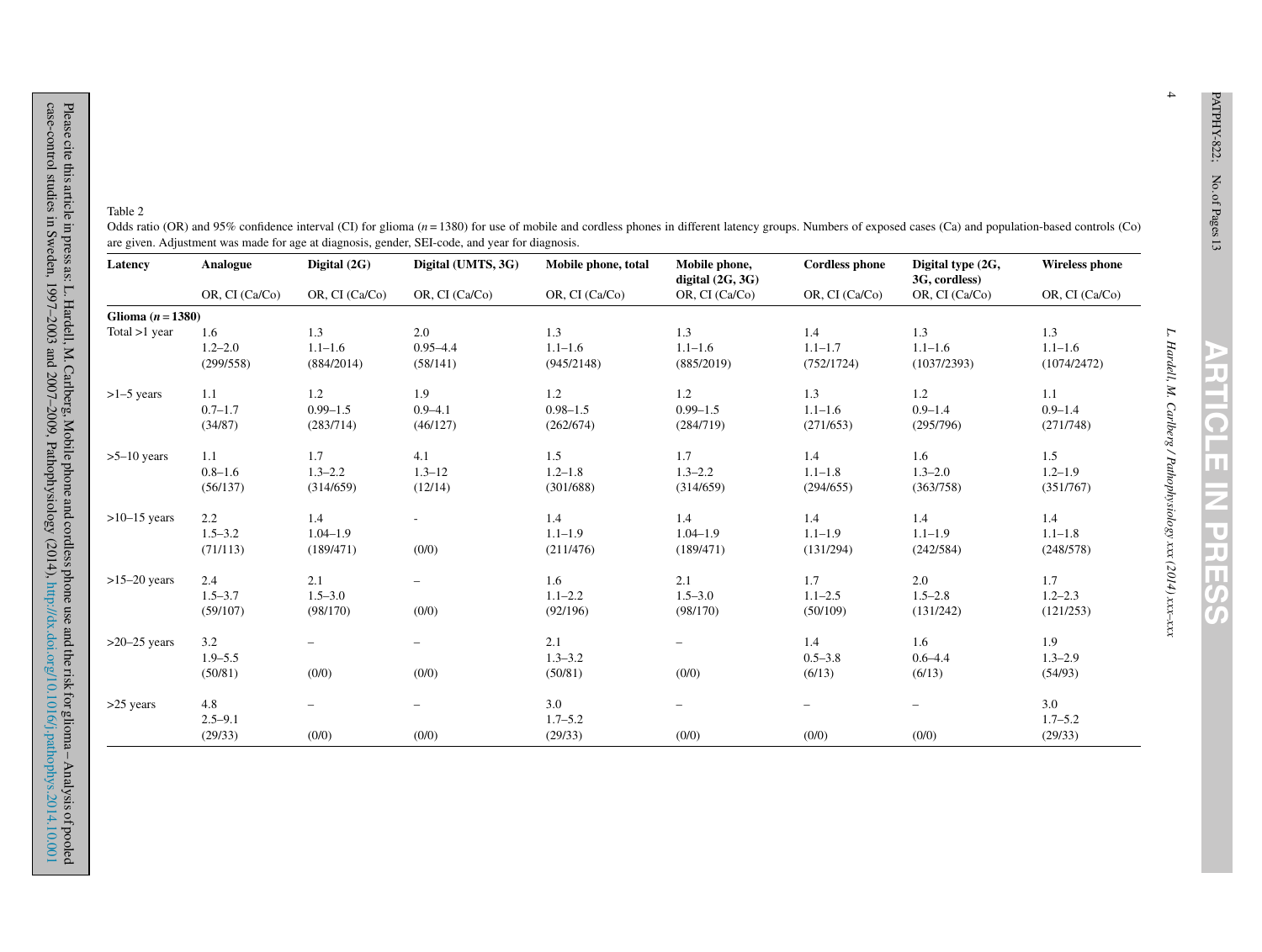<span id="page-4-0"></span>Table 3

| gender, SEI-code and year for diagnosis. Population based controls were used. |                          |                 |                     |                 |  |  |  |  |  |
|-------------------------------------------------------------------------------|--------------------------|-----------------|---------------------|-----------------|--|--|--|--|--|
|                                                                               | Per 100 h cumulative use |                 | Per year of latency |                 |  |  |  |  |  |
|                                                                               | <b>OR</b>                | 95% CI          | <b>OR</b>           | 95% CI          |  |  |  |  |  |
| Analogue                                                                      | 1.043                    | $1.026 - 1.061$ | 1.055               | 1.036-1.075     |  |  |  |  |  |
| Digital $(2G)$                                                                | 1.014                    | 1.009-1.018     | 1.035               | 1.014-1.057     |  |  |  |  |  |
| Digital (UMTS, 3G)                                                            | 1.047                    | $1.002 - 1.093$ | 1.157               | $0.994 - 1.345$ |  |  |  |  |  |
| Mobile phone, total                                                           | 1.013                    | 1.009-1.017     | 1.032               | $1.017 - 1.046$ |  |  |  |  |  |
| Cordless phone                                                                | 1.014                    | 1.008-1.019     | 1.027               | 1.009-1.046     |  |  |  |  |  |
| Digital type (2G, 3G, cordless)                                               | 1.011                    | 1.008-1.014     | 1.035               | 1.017–1.053     |  |  |  |  |  |

Odds ratio (OR) and 95% confidence interval (CI) for glioma per 100 h cumulative use and per year of latency. Adjustment was made for age at diagnosis,

Wireless phone 1.019–1.046 1.011 1.008–1.014 1.008–1.014 1.032 1.019–1.046

the first use of the specific telephone type; for instance, a 2G digital phone user may have previously used an analogue phone.

Use of digital 2G phones gave overall  $OR = 1.3$ , 95% CI = 1.1–1.6 increasing to OR = 2.1, 95% CI = 1.5–3.0 with a latency >15–20 years, the longest latency interval. The results for digital 3G phones showed highest risk in the  $>5$ –10 years latency group,  $OR = 4.1$ ,  $95\% CI = 1.3-12$ . This was the longest latency group for 3G use since the technology is new; the calculations were based on small numbers.

Digital type of mobile phones (2G, 3G) gave in total OR = 1.3, 95% CI = 1.1–1.6, increasing to OR = 2.1, 95%  $CI = 1.5-3.0$  in the longest latency group (>15–20 years).

Use of cordless phones gave  $OR = 1.4$ , 95%  $CI = 1.1 - 1.7$ , with highest risk in the latency group  $>15-20$  years, OR = 1.7, 95% CI =  $1.1-2.5$ . Few subjects were included in the latency group  $>20-25$  years.

The digital type of wireless phones (2G, 3G, and/or cordless phone) gave  $OR = 1.3$ , 95%  $CI = 1.1-1.6$ , increasing to OR =  $1.6$ , 95% CI =  $1.3-2.0$  in the latency group > 5–10 years, then tending to drop, and again increasing to  $OR = 2.0$ , 95%  $CI = 1.5-2.8$  risk in the latency group >15–20 years.

The group of total wireless phone use (mobile phone and/or cordless phone) gave similar results to mobile phone use, with increasing risk with latency yielding highest risk in the longest latency group  $>25$  years; OR = 3.0, 95%  $CI = 1.7 - 5.2.$ 

The risk increased per additional year of latency given for wireless phones;  $OR = 1.032$ ,  $95\%$   $CI = 1.019 - 1.046$ (Table 3).

### *3.3. Temporal lobe*

Somewhat higher OR s were obtained for glioma localised in the temporal or overlapping lobes  $(n=505)$ . Thus, mobile phone use yielded OR =  $3.6$ ,  $95\%$  CI =  $1.8-7.4$  versus  $OR = 3.0$ , 95% CI = 1.7–5.2 in total in the >25 years latency group (data not in Table). The resultsfor cordless phone in the  $>20-25$  years latency group were OR = 2.1, 95% CI = 0.6–7.0 versus OR = 1.4, 95% CI =  $0.5-3.8$ , respectively.

The corresponding results for glioma in the temporal lobe only  $(n = 367)$  were OR = 4.3, 95% CI = 2.0–9.3 for mobile phones and OR = 2.4, 95% CI =  $0.6-9.5$  for cordless phones (data not in Table). Wireless phone use in total in the >25 year latency group gave  $OR = 3.7$ , 95%  $CI = 1.8 - 7.4$  for glioma in temporal or overlapping lobes, increasing to  $OR = 4.2$ , 95%  $CI = 1.9 - 9.1$  for glioma localised only in temporal lobe.

# *3.4. Laterality*

For all phone types, ipsilateral use was associated with the highest risk ([Table](#page-5-0) 4). Ipsilateral mobile phone use gave  $OR = 1.8$ , 95% CI = 1.4–2.2, whereas contralateral use gave  $OR = 1.1$ , 95% CI = 0.8–1.4. The same pattern of association was seen for cordless phones,  $OR = 1.7$ ,  $95\%$  CI = 1.3–2.1 and OR = 1.2, 95% CI =  $0.9-1.6$ , respectively.

These results are also given in [Table](#page-5-0) 5 for the different latency groups. Regarding mobile phone use, highest risk was associated with ipsilateral use in the >25 year latency group,  $OR = 4.6$ , 95%  $CI = 2.1 - 10$ . Contralateral mobile phone use also gave a statistically significant increased risk in the longest latency group, although with a lower OR than for ipsilateral use. Higher ORs were also calculated for ipsilateral cordless phone use in the different latency groups, except for latency >20–25 years. However, these latter results were based on small numbers.

### *3.5. Laterality according to Inskip*

Laterality was also analysed with the method described by Inskip [\[28\].](#page-12-0) Self-reported laterality of use of a mobile phone or cordless phone among cases with glioma was associated with statistically significant increased risk. Thus, the relative risk (RR) for use of mobile phone was 1.5, *P* < 0.001 and for use of cordless phone  $RR = 1.4$ ,  $P < 0.001$  (data not in Table).

### *3.6. Cumulative use*

Cumulative use of wireless phones was analysed in quartiles, based on total use of wireless phones among the controls  $(Table 6)$  $(Table 6)$  $(Table 6)$ . The cumulative time was counted for use of the specific phone in the different categories, including in "mobile phones" all types of mobile phones, and for "wireless phones" also the use of cordless phones. For all phone types except 3G, the highest risk with a statistically significant trend was in the 4th quartile. No statistically significant trend was found for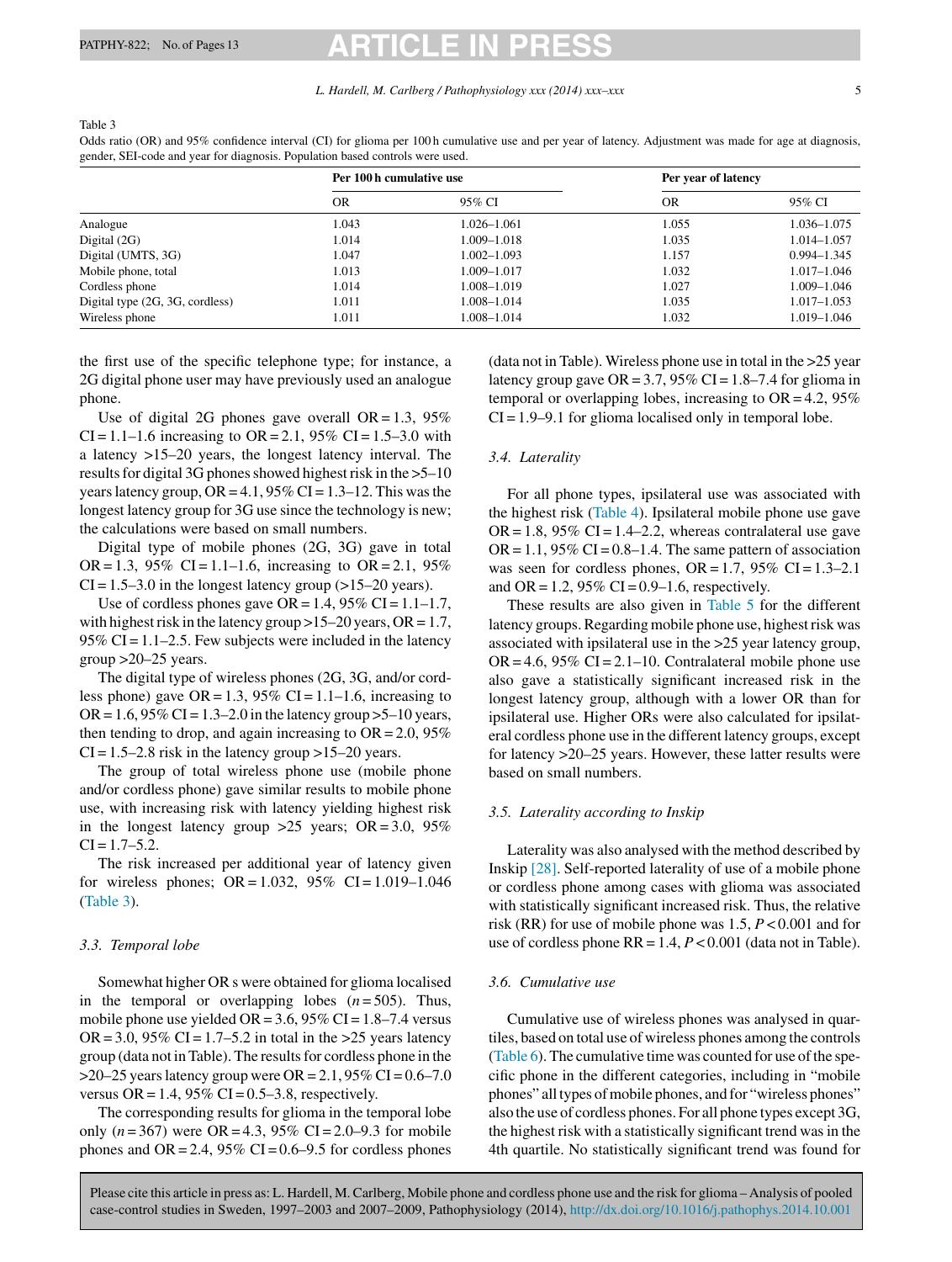Table 4

<span id="page-5-0"></span>6 *L. Hardell, M. Carlberg / Pathophysiology xxx (2014) xxx–xxx*

**All Ipsilateral Contralateral** Ca/Co OR 95% CI Ca/Co OR 95% CI Ca/Co OR 95% CI Analogue 299/558 1.6 1.2–2.0 190/252 2.0 1.5–2.7 98/184 1.3 0.9–1.9 Digital (2G) 884/2014 1.3 1.1–1.6 550/865 1.8 1.4–2.2 298/684 1.1 0.8–1.4 Digital (UMTS, 3G) 58/141 2.0 0.95–4.4 35/70 2.3 0.99–5.4 21/45 1.9 0.7–4.8 Mobile phone, total 945/2148 1.3 1.1–1.6 592/920 1.8 1.4–2.2 316/729 1.1 0.8–1.4 Cordless phone 752/1724 1.4 1.1–1.7 461/766 1.7 1.3–2.1 259/565 1.2 0.9–1.6

Odds ratio (OR) and 95% confidence interval (CI) for glioma, total, ipsilateral, and contralateral exposure. Numbers of exposed cases (Ca) and population based controls (Co) are given. Adjustment was made for age at diagnosis, gender, SEI-code, and year for diagnosis.

Ipsilateral: ≥50% use of the phone on the same side as the tumour was located.

Contralateral: <50% use of the phone on the same side as the tumour was located.

Tumour laterality not available for 77 cases and 836 controls.

3G digital phones, but these results were also based on small numbers. Wireless phone total use  $(>1486 h)$  gave OR = 2.0, 95% CI =  $1.6-2.6$  in the 4th quartile, with similar results for total mobile and cordless phone use.

ORs increased statistically significant per 100 h of cumulative use for all types of phones [\(Table](#page-4-0) 3). Wireless phone increased the risk with OR =  $1.011$ , 95% CI =  $1.008 - 1.014$ per 100 h of cumulative use.

# *3.7. Multivariate analysis*

Results are shown in [Table](#page-6-0) 7 for multivariate analysis of OR and 95% CI per 100 h cumulative use. The risk increased statistically significant for the different phone types except 3G (UMTS). The risk per year of latency was also calculated,

adjusted for years of use of any mobile or cordless phone before the respective type. OR increased statistically significant for the different phone types, except for 3G yielding  $OR = 1.127$ , 95% CI = 0.955-1.329.

# *3.8. Age groups*

The risks of glioma, based on different age groups for first use of wireless phones, are given in [Table](#page-6-0) 8. Regarding mobile phone use, the highest OR was obtained for first use before the age of 20 years,  $OR = 1.8$ ,  $95\%$  CI = 1.2–2.8. The risk increased for ipsilateral use to  $OR = 2.3$ , 95% CI = 1.3–4.2. Cordless phone gave  $OR = 2.3$ , 95% CI = 1.4–3.9 in total for the age group $< 20$  years, increasing to OR = 3.1, 95%  $CI = 1.6-6.3$  for ipsilateral use. Lower ORs were seen for

Table 5

Odds ratio (OR) and 95% confidence interval (CI) for glioma  $(n = 1380)$  for ipsilateral and contralateral mobile, and cordless phone use in different latency groups. Numbers of exposed cases (Ca) and population-based controls (Co) are given. Adjustment was made for age at diagnosis, gender, SEI-code, and year for diagnosis

| Latency           | <b>Mobile</b> phone     |                               |                                 | <b>Cordless phone</b>   |                               |                                 |
|-------------------|-------------------------|-------------------------------|---------------------------------|-------------------------|-------------------------------|---------------------------------|
|                   | Total<br>OR, CI (Ca/Co) | Ipsilateral<br>OR, CI (Ca/Co) | Contralateral<br>OR, CI (Ca/Co) | Total<br>OR, CI (Ca/Co) | Ipsilateral<br>OR, CI (Ca/Co) | Contralateral<br>OR, CI (Ca/Co) |
| Glioma $(n=1380)$ |                         |                               |                                 |                         |                               |                                 |
| Total, $>1$ year  | 1.3                     | 1.8                           | 1.1                             | 1.4                     | 1.7                           | 1.2                             |
|                   | $1.1 - 1.6$             | $1.4 - 2.2$                   | $0.8 - 1.4$                     | $1.1 - 1.7$             | $1.3 - 2.1$                   | $0.9 - 1.6$                     |
|                   | (945/2148)              | (592/920)                     | (316/729)                       | (752/1724)              | (461/766)                     | (259/565)                       |
| $>1-5$ years      | 1.2                     | 1.6                           | 0.9                             | 1.3                     | 1.5                           | 1.3                             |
|                   | $0.98 - 1.5$            | $1.3 - 2.1$                   | $0.7 - 1.2$                     | $1.1 - 1.6$             | $1.2 - 2.0$                   | $0.9 - 1.7$                     |
|                   | (262/674)               | (167/271)                     | (80/234)                        | (271/653)               | (161/292)                     | (98/205)                        |
| $>5-10$ years     | 1.5                     | 1.9                           | 1.3                             | 1.4                     | 1.8                           | 1.2                             |
|                   | $1.2 - 1.8$             | $1.4 - 2.5$                   | $0.9 - 1.8$                     | $1.1 - 1.8$             | $1.3 - 3.4$                   | $0.9 - 1.7$                     |
|                   | (301/688)               | (187/289)                     | (106/238)                       | (294/655)               | (180/295)                     | (100/220)                       |
| $>10-15$ years    | 1.4                     | 1.7                           | 1.3                             | 1.4                     | 2.0                           | 1.2                             |
|                   | $1.1 - 1.9$             | $1.2 - 2.3$                   | $0.9 - 2.0$                     | $1.1 - 1.9$             | $1.3 - 2.9$                   | $0.8 - 1.9$                     |
|                   | (211/476)               | (131/225)                     | (74/152)                        | (131/294)               | (82/126)                      | (46/99)                         |
| $>15-20$ years    | 1.6                     | $2.2\,$                       | 1.0                             | 1.7                     | 2.6                           | 0.9                             |
|                   | $1.1 - 2.2$             | $1.5 - 3.4$                   | $0.6 - 1.7$                     | $1.1 - 2.5$             | $1.5 - 4.4$                   | $0.4 - 1.8$                     |
|                   | (92/196)                | (59/84)                       | (29/76)                         | (50/109)                | (35/47)                       | (12/38)                         |
| $>20-25$ years    | 2.1                     | 2.3                           | 2.2                             | 1.4                     | 1.4                           | 1.9                             |
|                   | $1.3 - 3.2$             | $1.3 - 4.1$                   | $1.1 - 4.6$                     | $0.5 - 3.8$             | $0.3 - 5.9$                   | $0.4 - 10$                      |
|                   | (50/81)                 | (29/38)                       | (17/20)                         | (6/13)                  | (3/6)                         | (3/3)                           |
| $>25$ years       | 3.0                     | 4.6                           | 3.2                             | -                       |                               | $\overline{\phantom{0}}$        |
|                   | $1.7 - 5.2$             | $2.1 - 10$                    | $1.2 - 8.6$                     |                         |                               |                                 |
|                   | (29/33)                 | (19/13)                       | (10/9)                          | (0/0)                   | (0/0)                         | (0/0)                           |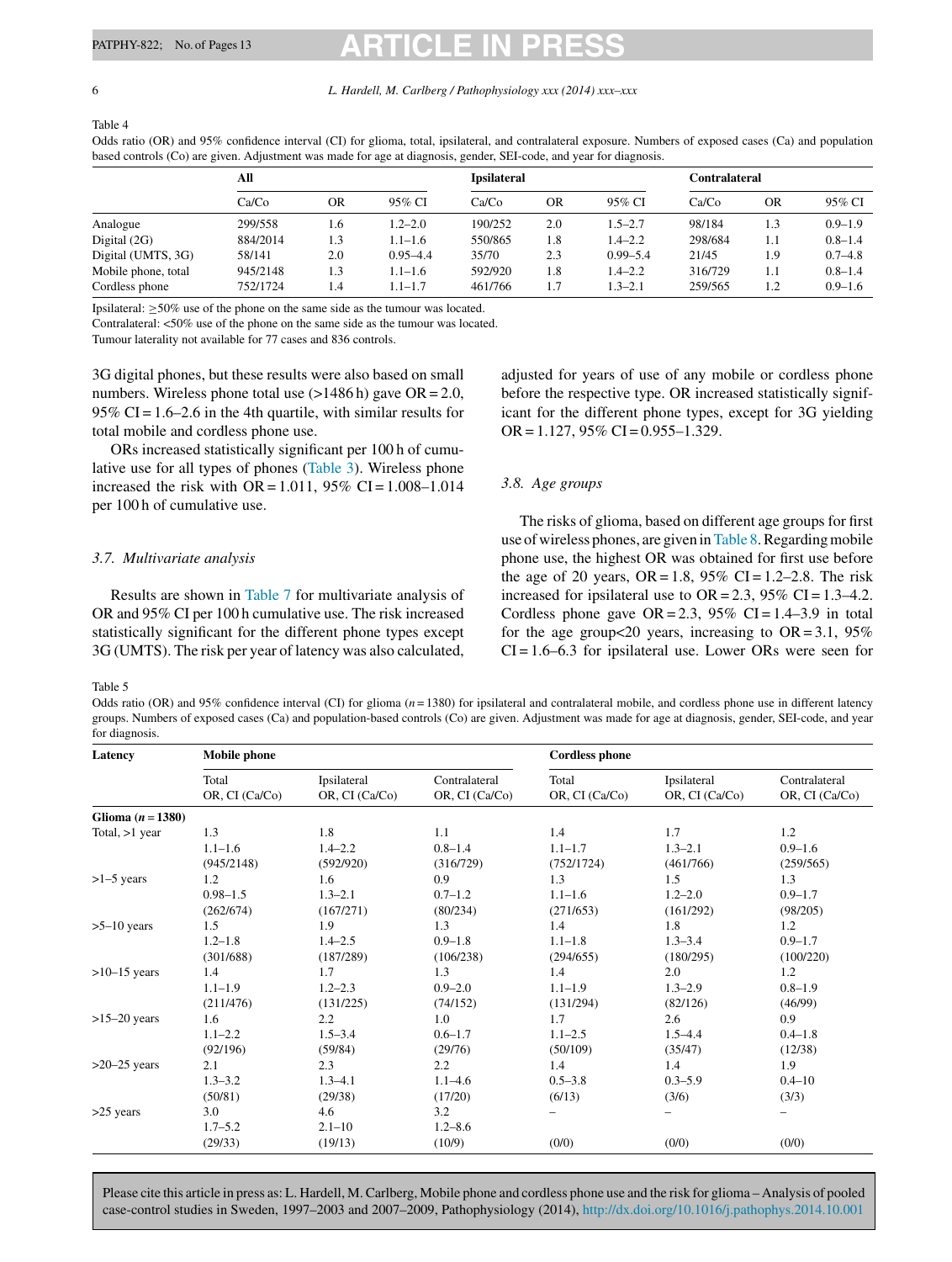#### <span id="page-6-0"></span>Table 6

Odds ratio (OR) and 95% confidence interval (CI) for glioma  $(n = 1380)$  for cumulative use of wireless phones in quartiles based on use of wireless phones among controls in total. Numbers of exposed cases (Ca) and population–based controls (Co) are given. Adjustment was made for age at diagnosis, gender, SEI–code, and year for diagnosis.

| Quartile        | Analogue       | Digital (2G)   | Digital (UMTS,<br>3G) | Mobile phone,<br>total | <b>Cordless phone</b> | Digital type (2G,<br>3G, cordless) | <b>Wireless phone</b> |
|-----------------|----------------|----------------|-----------------------|------------------------|-----------------------|------------------------------------|-----------------------|
|                 | OR, CI (Ca/Co) | OR, CI (Ca/Co) | OR, CI (Ca/Co)        | OR, CI (Ca/Co)         | OR, CI (Ca/Co)        | OR, CI (Ca/Co)                     | OR, CI (Ca/Co)        |
| First quartile  | 1.2            | 1.3            | 1.8                   | 1.3                    | 1.1                   | 1.2                                | 1.2                   |
|                 | $0.9 - 1.6$    | $1.1 - 1.6$    | $0.7 - 4.5$           | $1.05 - 1.5$           | $0.9 - 1.4$           | $0.9 - 1.4$                        | $0.9 - 1.4$           |
|                 | (119/304)      | (328/885)      | (16/47)               | (340/920)              | (174/478)             | (214/618)                          | (223/641)             |
| Second quartile | 1.8            | 1.3            | 1.5                   | 1.3                    | 1.2                   | 1.3                                | 1.3                   |
|                 | $1.3 - 2.5$    | $1.01 - 1.7$   | $0.6 - 3.8$           | $1.02 - 1.6$           | $0.97 - 1.6$          | $1.1 - 1.6$                        | $1.04 - 1.6$          |
|                 | (88/146)       | (187/467)      | (17/54)               | (198/492)              | (203/534)             | (232/583)                          | (235/596)             |
| Third quartile  | 1.8            | 1.5            | 3.0                   | 1.4                    | 1.6                   | 1.4                                | 1.4                   |
|                 | $1.2 - 2.8$    | $1.1 - 1.9$    | $1.2 - 7.5$           | $1.04 - 1.8$           | $1.3 - 2.1$           | $1.1 - 1.7$                        | $1.1 - 1.7$           |
|                 | (50/82)        | (174/388)      | (20/31)               | (179/416)              | (210/451)             | (241/613)                          | (249/617)             |
| Fourth quartile | 4.8            | 2.3            | 2.7                   | $2.2\,$                | 2.3                   | 2.1                                | 2.0                   |
|                 | $2.8 - 8.2$    | $1.7 - 3.1$    | $0.7 - 10$            | $1.7 - 2.9$            | $1.8 - 3.1$           | $1.7 - 2.7$                        | $1.6 - 2.6$           |
|                 | (42/26)        | (195/274)      | (5/9)                 | (228/320)              | (165/261)             | (350/579)                          | (367/618)             |
| P, trend        | < 0.0001       | 0.0001         | 0.37                  | < 0.0001               | < 0.0001              | < 0.0001                           | < 0.0001              |

First quartile 1–122 h; second quartile 123–511 h; third quartile 512–1486 h, fourth quartile >1486 h

first use in the age groups 20–49 years and  $\geq$ 50 years, being still statistically significant. These ORs also increased with ipsilateral use. Contralateral use of mobile or cordless phone use did not increase statistically significant the risk of glioma.

### *3.9. Using meningioma cases as referents*

These case-control studies included all types of brain tumours reported to the Swedish cancer register, the majority of benign brain tumours being meningioma. In one analysis, meningioma cases  $(n = 1624)$  were used as the reference entity to glioma cases ( $n = 1379$ ). [Table](#page-7-0) 9 shows a statistically significant increased risk for glioma associated with ipsilateral use of all phone types. Ipsilateral mobile phone use gave  $OR = 1.4$ , 95%  $CI = 1.1 - 1.8$ , and ipsilateral cordless phone  $OR = 1.4$ , 95% CI = 1.1–1.9.

# *3.10. Different types of glioma*

Astrocytoma is the most common type of glioma. Regarding astrocytoma grade I–II (low grade;  $n = 221$ ) mobile phone use yielded  $OR = 1.5$ , 95%  $CI = 0.9-2.3$ ,

#### Table 7

Odds ratio (OR) and 95% confidence interval (CI) for glioma per 100 h cumulative use in a multivariate analysis, and per year of latency adjusted for years of use of any mobile or cordless phone prior to the respective type. In all calculations adjustment was made for age at diagnosis, gender, SEI–code, and year for diagnosis. Population based controls were used.

|                    | Per 100 h cumulative use |                 | Per year of latency |                 |
|--------------------|--------------------------|-----------------|---------------------|-----------------|
|                    | OR                       | 95% CI          | OR                  | 95% CI          |
| Analogue           | 1.025                    | $1.010 - 1.041$ | 1.056               | 1.036–1.076     |
| Digital $(2G)$     | 1.009                    | $1.005 - 1.014$ | 1.030               | 1.009-1.052     |
| Digital (UMTS, 3G) | 0.980                    | $0.944 - 1.017$ | 1.127               | $0.955 - 1.329$ |
| Cordless phone     | 1.011                    | 1.006–1.016     | 1.034               | 1.016–1.054     |

Table 8

Odds ratio (OR) and 95% confidence interval (CI) for glioma for age at first use of wireless phone. Numbers of exposed cases (Ca) and population–based controls (Co) are given. Adjustment was made for age at diagnosis, gender, SEI-code, and year for diagnosis.

|                     | All      |           |              | <b>Ipsilateral</b> |           |             | <b>Contralateral</b> |           |             |
|---------------------|----------|-----------|--------------|--------------------|-----------|-------------|----------------------|-----------|-------------|
|                     | Ca/Co    | <b>OR</b> | 95% CI       | Ca/Co              | <b>OR</b> | 95% CI      | Ca/Co                | <b>OR</b> | 95% CI      |
| Mobile phone, total | 945/2148 | 1.3       | $1.1 - 1.6$  | 592/920            | 1.8       | $1.4 - 2.2$ | 316/729              | 1.1       | $0.8 - 1.4$ |
| $<20$ years old     | 69/93    | 1.8       | $1.2 - 2.8$  | 39/38              | 2.3       | $1.3 - 4.2$ | 22/28                | 1.9       | $0.9 - 3.7$ |
| 20–49 years old     | 605/1337 | 1.3       | $1.1 - 1.6$  | 384/573            | 1.8       | $1.4 - 2.3$ | 198/447              | 1.1       | $0.8 - 1.5$ |
| $\geq$ 50 years old | 271/718  | 1.3       | $1.1 - 1.6$  | 169/309            | 1.7       | $1.3 - 2.2$ | 96/254               | 1.1       | $0.8 - 1.5$ |
| Cordless phone      | 752/1724 | 1.4       | $1.1 - 1.7$  | 461/766            | 1.7       | $1.3 - 2.1$ | 259/565              | 1.2       | $0.9 - 1.6$ |
| $<20$ years old     | 46/48    | 2.3       | $1.4 - 3.9$  | 28/19              | 3.1       | $1.6 - 6.3$ | 10/15                | 1.5       | $0.6 - 3.8$ |
| $20-49$ years old   | 436/1022 | 1.3       | $1.02 - 1.6$ | 265/458            | 1.5       | $1.2 - 2.0$ | 158/334              | 1.2       | $0.9 - 1.7$ |
| $\geq$ 50 years old | 270/654  | 1.4       | $1.2 - 1.8$  | 168/289            | 1.8       | $1.4 - 2.3$ | 91/216               | 1.2       | $0.9 - 1.7$ |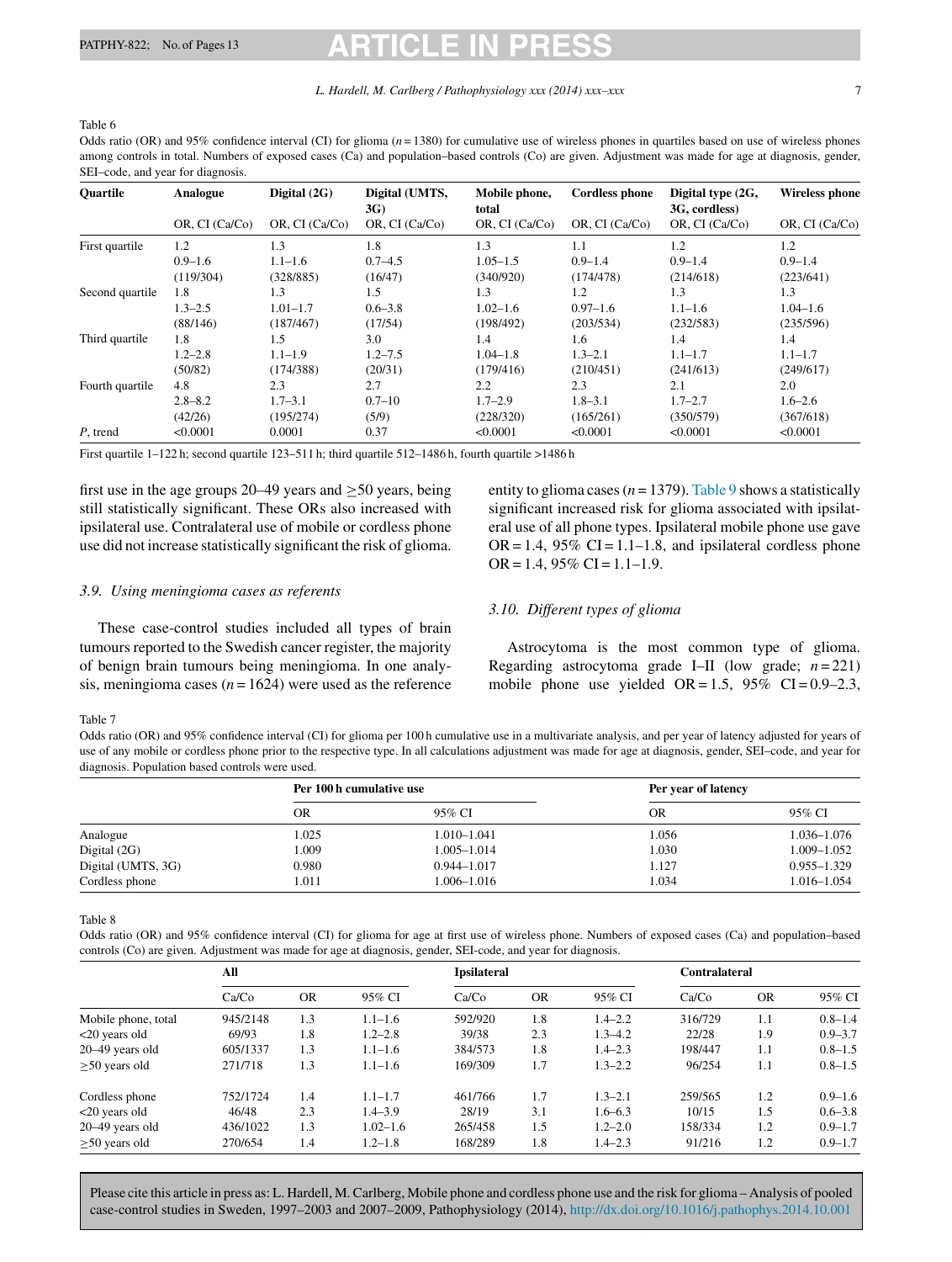<span id="page-7-0"></span>8 *L. Hardell, M. Carlberg / Pathophysiology xxx (2014) xxx–xxx*

Table 9

Odds ratio (OR) and 95% confidence interval (CI) for glioma  $(n = 1379)$  and meningioma cases  $(n = 1624)$  as the reference entity. Numbers of exposed cases (Ca) and controls (Co) are given. One subject with both a malignant brain tumour and meningioma was excluded from the analysis. Adjustment was made for age at diagnosis, gender, SEI-code, and year for diagnosis.

|                     | All     |     |              | <b>Ipsilateral</b> |     |             | <b>Contralateral</b> |           |             |
|---------------------|---------|-----|--------------|--------------------|-----|-------------|----------------------|-----------|-------------|
|                     | Ca/Co   | OR  | 95% CI       | Ca/Co              | OR  | 95% CI      | Ca/Co                | <b>OR</b> | 95% CI      |
| Analogue            | 299/221 | 1.3 | $0.98 - 1.8$ | 190/106            | 1.7 | $1.2 - 2.5$ | 98/75                | 1.2       | $0.8 - 2.0$ |
| Digital $(2G)$      | 883/902 | 1.3 | $0.99 - 1.6$ | 549/432            | 1.5 | $1.1 - 2.0$ | 298/329              | 1.0       | $0.7 - 1.4$ |
| Digital (UMTS, 3G)  | 58/47   | 2.8 | $1.2 - 6.7$  | 35/26              | 3.3 | $1.2 - 8.8$ | 21/17                | 1.8       | $0.6 - 5.2$ |
| Mobile phone, total | 944/955 | 1.2 | $0.97 - 1.5$ | 591/458            | 1.4 | $1.1 - 1.8$ | 316/342              | 1.0       | $0.7 - 1.4$ |
| Cordless phone      | 751/816 | 1.2 | $0.9 - 1.5$  | 461/378            | 1.4 | $1.1 - 1.9$ | 258/289              | 1.1       | $0.8 - 1.6$ |

increasing to OR = 2.1, 95% CI = 0.8–5.8 in the > 20 year latency group. Ipsilateral mobile phone use in that latency category gave  $OR = 3.0$ , 95%  $CI = 0.96 - 9.1$ ; cordless phone use gave overall OR =  $1.4$ , 95% CI = 0.9–2.3, and with latency  $>15-20$  years OR = 1.6, 95% CI = 0.6–4.4, ipsilateral use  $OR = 3.2$ , 95%  $CI = 0.99-10$ . The calculations with longer latency time were based on small numbers of exposed cases (data not in Table).

Regarding astrocytoma grade III–IV (high grade; *n* = 857), mobile phone use gave overall  $OR = 1.4$ , 95%  $CI = 1.1 - 1.8$ . The risk increased in the  $>20$  year latency group to OR = 2.5, 95% CI = 1.6–3.8 and for ipsilateral use to OR = 3.3, 95%  $CI = 1.9 - 5.7$ . Cordless phone use gave  $OR = 1.5$ , 95%  $CI = 1.2-1.9$ . Ipsilateral use in the latency group  $>15-20$  years gave  $OR = 2.5$ , 95%  $CI = 1.3-4.8$ . Only 4 cases had used the cordless phone >20 years, making these calculations less meaningful (data not in Table).

Wireless phone use gave for oligodendroglioma (*n* = 162) OR = 1.6, 95% CI 0.998–2.5 overall, increasing to OR = 3.2, 95% CI =  $1.2-8.3$  in the  $>20$  years latency group. For other types or mixed glioma  $(n = 140)$ , wireless phone use gave in total OR = 1.1, 95% CI = 0.7–1.8, increasing to OR = 2.7, 95% CI =  $1.02 - 7.4$  using  $>20$  years latency (data not in Table).

# *3.11. Other tumour types than glioma*

In total 118 cases had some other type of malignant brain tumour than glioma (including medulloblastoma, ependymoma, other malignant; [Table](#page-2-0) 1). Mobile phone use in total gave OR = 1.4, 95% CI = 0.8–2.4, increasing to OR = 2.9, 95% CI =  $0.9-9.6$  in the >  $20$  year latency group. The corresponding values for cordless phone use were  $OR = 1.3$ , 95%  $CI = 0.8 - 2.4$  and  $OR = 2.8$ , 95%  $CI = 0.98 - 7.9$ , respectively. Several of the calculations were based on small numbers (data not in Table).

# *3.12. Unconditional versus conditional logistic regression analysis*

We also used conditional logistic regression analysis to find if dissolving of the matching and including all controls in the study had an impact on the results. This gave  $OR = 1.3$ , 95%  $CI = 1.1-1.6$  for mobile phone use, which is the same as in the unconditional analysis. For cordless phone use, the result was  $OR = 1.5$ , 95% CI = 1.3–1.9, and for wireless phone use in total OR = 1.4, 95% CI =  $1.2$ – $1.7$ , i.e. slightly higher ORs than in the unconditional logistic regression analysis.

# *3.13. Restricted cubic spline plots*

A restricted cubic spline plot (Fig. 1) shows the relationship between cumulative use of wireless phones and glioma, there being a linear trend of increasing risk up to 10,000 h of cumulative use (non-linearity,  $P = 0.08$ ). A linear relationship between latency of wireless phone use and the risk of glioma was detected ([Fig.](#page-8-0) 2; non-linearity,  $P = 0.71$ .

The results for latency and ipsilateral mobile phone use [\(Fig.](#page-8-0) 3) show that there was a higher OR with short latency, and after some decline was seen to give an increasing risk with longer latency (non-linearity,  $P = 0.01$ ). This finding is different from the result for contralateral mobile phone use, see [Fig.](#page-8-0) 4 (non-linearity,  $P = 0.74$ ). The results were similar for cordless phone use, data not in figures (ipsilateral, non-linearity, *P* = 0.04, contralateral, non-linearity,  $P = 0.26$ .



Fig. 1. Restricted cubic spline plot of the relationship between cumulative use of wireless phones and glioma. The solid line indicates the OR estimate and the broken lines represent the 95% CI. Adjustment was made for age at diagnosis, gender, SEI-code, and year for diagnosis. Population based controls were used.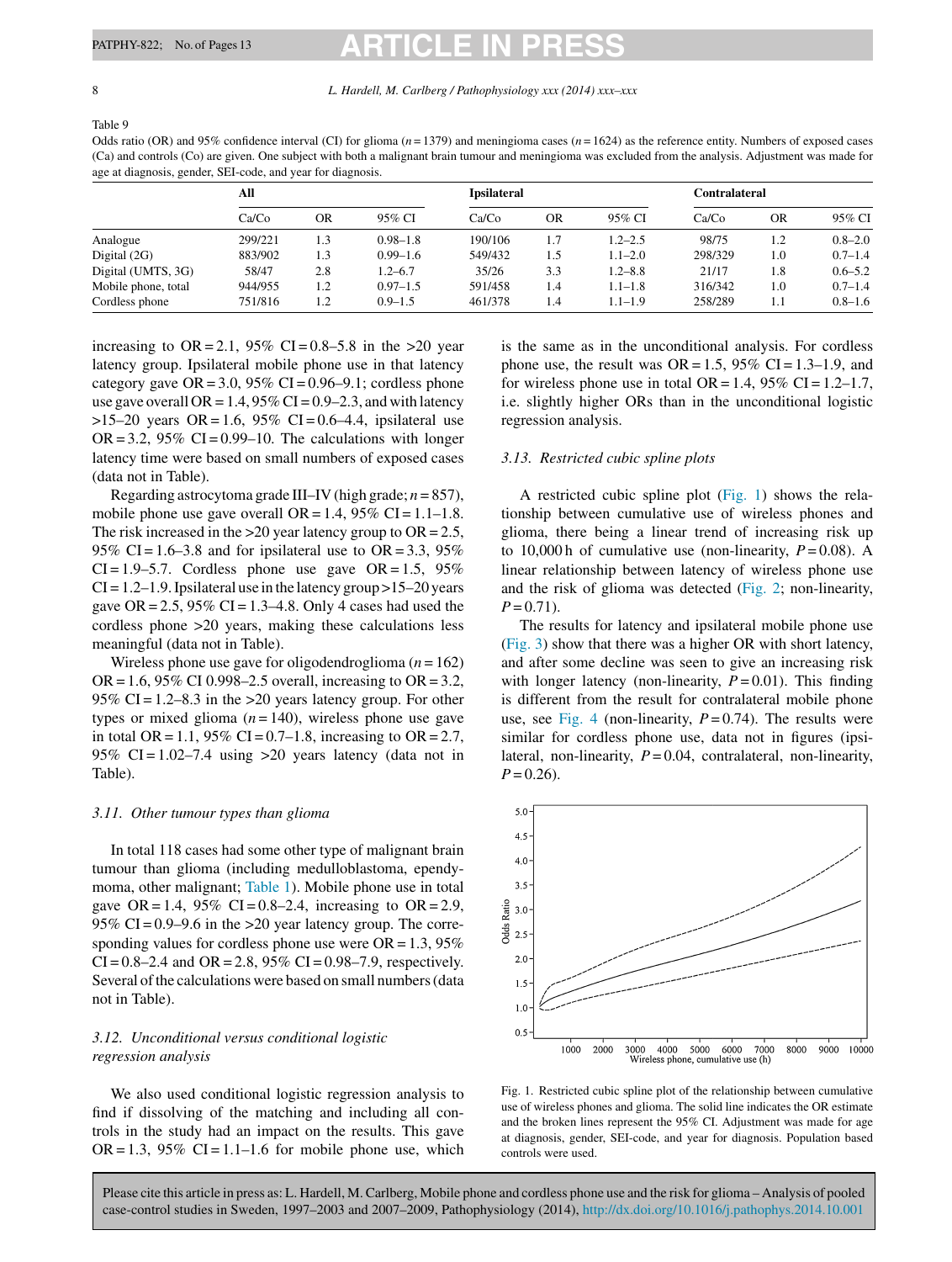*L. Hardell, M. Carlberg / Pathophysiology xxx (2014) xxx–xxx* 9

<span id="page-8-0"></span>

Fig. 2. Restricted cubic spline plot of the relationship between latency of wireless phones and glioma. The solid line indicates the OR estimate and the broken lines represent the 95% CI. Adjustment was made for age at diagnosis, gender, SEI-code, and year for diagnosis. Population based controls were used.

### **4. Discussion**

### *4.1. The main findings*

Most of the types of malignant brain tumours were glioma (*n* = 1380, 92.1%). The most malignant variety, astrocytoma grade IV (glioblastoma multiforme) constituted 50.3% of the gliomas. In contrast to e.g., Interphone  $[16]$ , we publish also results for different types of glioma. This study clearly shows an increased risk for glioma associated with use of both mobile and cordless phones, a risk that increased significantly with latency and cumulative use. The highest risk was in the longest latency group (>25 years), giving a statistically significant 3-fold increased risk. Overall a high risk was found for use of the third generation (3G; UMTS) mobile



Fig. 3. Restricted cubic spline plot of the relationship between latency of ipsilateral mobile phone use and glioma. The solid line indicates the OR estimate and the broken lines represent the 95% CI. Adjustment was made for age at diagnosis, gender, SEI-code, and year for diagnosis. Population based controls were used.



Fig. 4. Restricted cubic spline plot of the relationship between latency of contralateral mobile phone use and glioma. The solid line indicates the OR estimate and the broken lines represent the 95% CI. Adjustment was made for age at diagnosis, gender, SEI-code, and year for diagnosis. Population based controls were used.

phones, with OR =  $4.1$ , 95% CI =  $1.3-12$  in the latency group >5–10 years. The risk for 3G use increased with 4.7% per 100 h cumulative use and with 15.7% per year of latency. Several calculations, however, were based on small numbers, and most of the subjects had previously used another mobile phone type. In a multivariate analysis, no statistically significant increased risk per 100 h cumulative use was found for 3G; this was also the case in the analysis of OR per year of latency with adjustment of previous use of other phone types.

As expected based on the distribution of RF-EMF on the brain, ipsilateral use of both mobile and cordless phones gave a statistically significant increased risk, whereas no statistically significant increased risk was found for contralateral use, which is in agreement with previous results (for discussion see [\[8,29\]\).](#page-11-0) There was a higher risk for glioma in the temporal or overlapping lobes, especially for glioma localised only in the temporal lobe. Based on dosimetry, these results are also expected, being similar to our previous findings [\[24,30\].](#page-12-0)

Children and adolescents are more exposed to RF-EMF than adults due to thinner skull bone, higher conductivity in the brain tissue, and a smaller head. Also the developing brain is more vulnerable than in adults and it isstill developing until about 20 years of age [\[31\].](#page-12-0) We analysed glioma risk in different age groups for first use of a wireless phone. Regarding both mobile and cordless phones OR was highest among subjects with first use before 20 years of age. The risk increased further for ipsilateral use to  $OR = 2.3$ , 95% CI = 1.3–4.2 for mobile phone use and to  $OR = 3.1$ ,  $95\% CI = 1.6 - 6.3$  for cordless phone use. These results are consistent with our previous findings [\[8,15,29,30\].](#page-11-0)

We used restricted cubic spline plots to illustrate the relationship between both cumulative use and latency of wireless phones and glioma. There was a linear increase in risk up to 10,000 h cumulative use (non-linearity,  $P = 0.08$ ). Latency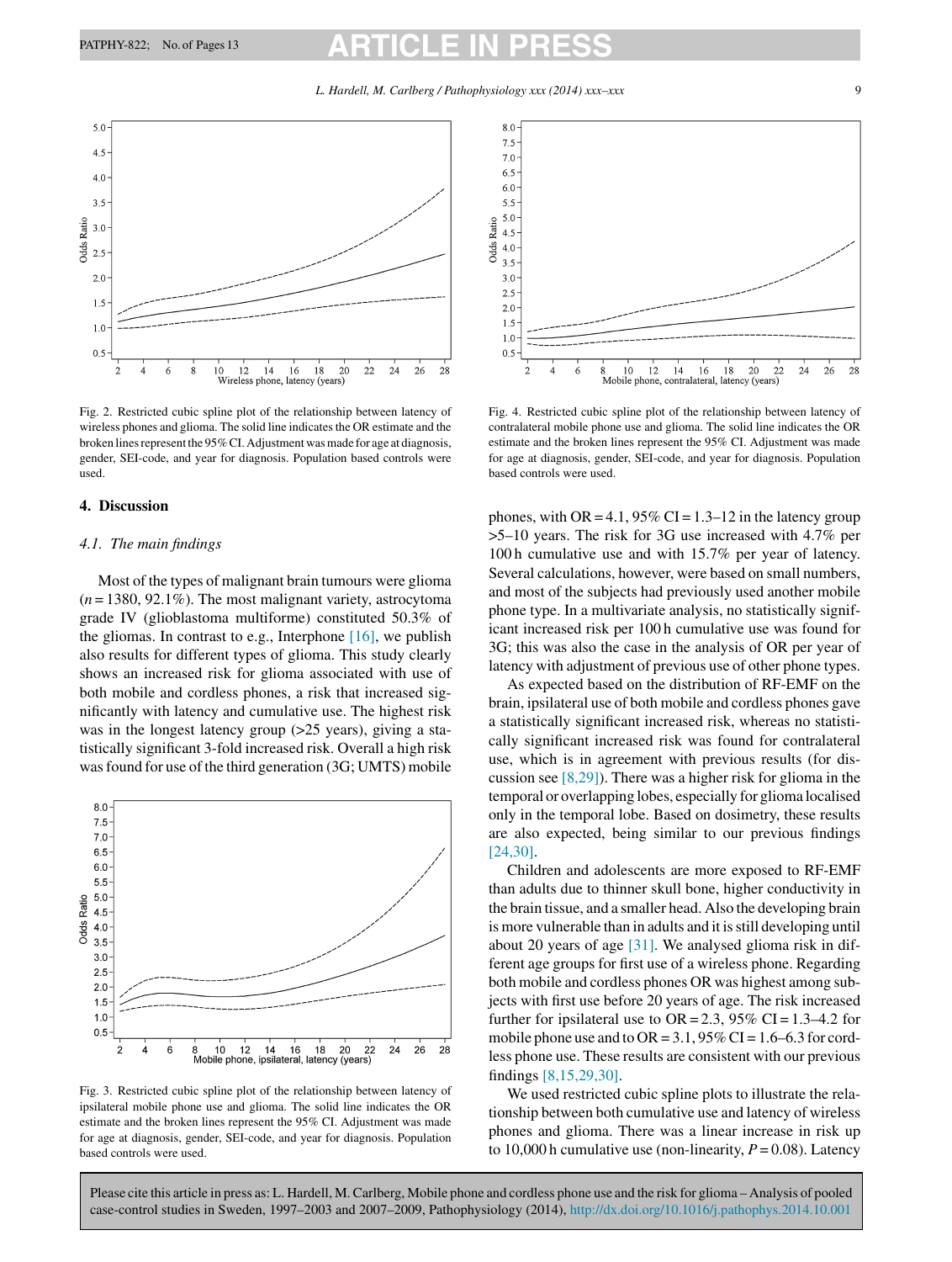#### 10 *L. Hardell, M. Carlberg / Pathophysiology xxx (2014) xxx–xxx*

also gave a linear increasing risk with data up to 28 years (non-linearity  $P = 0.71$ ). For ipsilateral mobile phone use and latency, the curve was slightly different compared with total wireless phone use, with an increased risk for short latency (<10 years), which dropped off slightly before increasing again with longer latency  $>20$  years (non-linearity  $P = 0.01$ ). This finding differs from contralateral mobile phone use, compare [Figs.](#page-8-0) 3 and 4. It should be noted that contralateral use was defined as less than 50% of the time. Similar results were found for cordless phone use. These results indicate an early effect in brain tumourigenicity (initiation) and a late effect (promotion), as discussed elsewhere [\[24\].](#page-12-0)

### *4.2. Strengths and limitations*

Patients in this study, with histopathological verification of a malignant brain tumour, were reported to us from the cancer registries in Sweden; for 1997–2003, cases were ascertained from central Sweden, whereas for 2007–2009 the whole country was included. Controls were selected from the same geographical area as the cases, with matching made on year of diagnosis, gender, and age, making the controls comparable with the cases. All the controls could be included in the unconditional logistic regression analysis because adjustment was made for year of diagnosis, gender, age, and SEI-code.In the laterality analysis, the matched control was assigned the same side of localisation as the tumour for the respective case.

In one of the analyses, we used conditional logistic regression, and thus the overall results were similar or gave slightly higher ORs than in the unconditional analysis using the whole set of controls. Thus, our analysis gave rather conservative risk estimates. Using the whole material allowed us to make several subgroup analyses that would otherwise have been hampered by small numbers of exposed subjects.

One strength of our study was the high percentage of participating cases and controls, 89% and 87%, respectively, making it unlikely that selection bias influenced the results. It might be argued that excluding deceased cases could bias the results, however in a special study that included the deceased cases for 1997–2003, using deceased controls, we concluded that mobile phone use was a risk factor for glioma  $[25]$ . For both study groups, the next of kin answered the questionnaire on the use of wireless phones. Thus, the inclusion of only living subjects in the present study would not have biased the results.

Recall bias might have been an issue, such that cases would have overestimated their use of wireless phones. To address this point, we used meningioma cases from the same study as the reference entity in one analysis, which showed an increased risk of glioma with wireless phone use. Thus it is unlikely that our present results using population-based controls are explained by recall bias.

Observational bias might have been introduced by the supplementary phone interviews. However, the identity of the subjects either as a case or a control was not disclosed to the interviewer. A structured protocol was also used and the interviewer had to follow that procedure strictly during the interviews. Also the different results according to tumour type in this study do not support observational bias, since even had an interviewer identified a subject being a case, no information was available regarding the histopathology of the brain tumour.

All data processing before statistical analysis was done without information about case/control status of the subjects. Histopathological classification of the tumour was made without knowledge of exposure.Tumour pathology was coded in a separate data file that was not disclosed before statistical analysis.

# *4.3. Biological considerations*

Several findings, discussed to some extent above, give the findings in this study their biological relevance. We also found highest risk in the most exposed part of the brain, i.e. ipsilateral exposure and the temporal lobe.

As might also be anticipated, OR increased with cumulative use and latency. Regarding the latter, ipsilateral exposure indicated an early effect in glioma development, which is an increased risk with long latency. However, we also found an increased risk with short latency, indicating a late effect in tumour development. Thus, as discussed elsewhere [\[24\],](#page-12-0) these results could be compatible with both tumour initiation and promotion.

Of certain interest is the higher risk we observed for 3G mobile phone use compared with other types. However, this observation was based on short latency and rather low numbers of exposed subjects. Contrary to 2G GSM, 3G universal global telecommunications system (UMTS) mobile phones emit wide-band microwave (MW) signals. Hypothetically, UMTS MWs may result in higher biological effects compared to GSM signal because of eventual "effective" frequencies within the wideband [\[32,33\].](#page-12-0) To our knowledge, there are only two mechanistic studies, which compare effects of 2G and 3G signals using the same experimental approach under well-defined conditions of exposure [\[32,34\].](#page-12-0) UMTS MWs affected chromatin and inhibit formation of DNA double-strand breaks (DSB) co-localizing 53BP1/gamma-H2AX DNA repair foci in human lymphocytes from hypersensitive and healthy persons [\[32\].](#page-12-0) The data were in line with the hypothesis that the type of signal, UMTS MWs, may have higher biological efficiency and possibly larger health risk effects compared to GSM radiation emissions. The effects of UMTS MWs and GSM-915 MHz MWs on the formation of the DNA repair foci, were statistically different for hypersensitive but not for control subjects [\[32\].](#page-12-0)

Chronic exposure to GSM and UMTS signals resulted in significant inhibition of DSB repair in human stem cells [\[34\].](#page-12-0) Statistical analysis revealed that UMTS exposure affected human stem cells more strongly than did the GSM exposure [\[34\].](#page-12-0) Inhibitory effects of MW exposure on DSB repair in stem cells may result in formation of chromosomal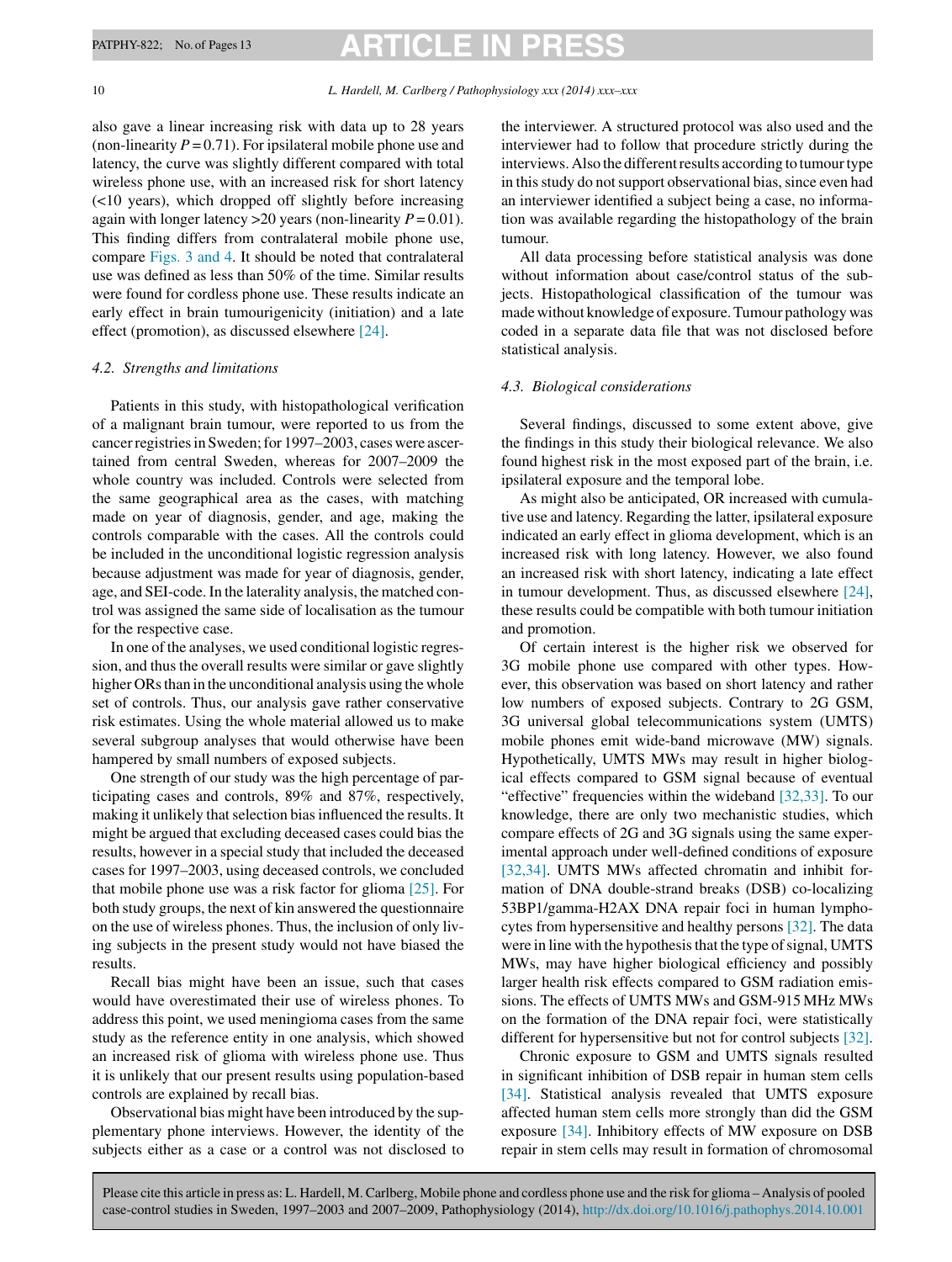# PATPHY-822; No. of Pages 13 **ARTICLE IN P**

aberrations and therefore origination of cancer. Alternatively, MW exposures may induce a stress response. Both possible interpretations provided a mechanistic link to increased cancer risk because stem cells are considered as most relevant targets for origination of tumours of different types including glioma [\[34\].](#page-12-0) One interesting gene is the *p53* protein. It is a transcription factor that plays a vital role in regulating cell growth, DNA repair and apoptosis, and *p53* mutations are involved in disease progression. In a recent study it was found that use of mobile phones for ≥ 3 hours a day was associated with increased risk for the mutant type of *p53* gene expression in the peripheral zone of astrocytoma grade IV. Furthermore, this mutation increase was statistically significant correlated with shorter overall survival time  $[35]$ . The study was rather small  $(n=63)$  and no data on latency of mobile phone use was given.

Ionizing radiation and heredity are known risk factors for glioma, but these were independent risk factors with no interaction with wireless phones  $[36]$ . Thus, it was unnecessary to make adjustment for these factors in the statistical analysis.

In analysis of survival of glioma cases in our previous studies [\[13,15,25\],](#page-11-0) we found a decreased survival of cases with glioblastoma multiforme and long-term use of wireless phones [\[37,38\];](#page-12-0) this indicates a complex biological effect from RF-EMF exposure and strengthens a causal association between glioma and the use of wireless phones.

We have already shown a higher risk for glioma among subjects with first use of a mobile or cordless phone before the age of 20 years [\[8,15,29,30\],](#page-11-0) which was also the result found in the present study. In particular, the near field exposure to the brain from a handset is worrying since the exposure is higher in children than adults due to the thinner bone, smaller head and higher conductivity of microwaves in the brain. Moreover, the developing brain is discussed to be more sensitive to toxins than that of the adult [\[39\].](#page-12-0)

In short, these findings on biological relevance are consistent with wireless phones causing glioma. The Hill viewpoints on association and causation are useful in this context. As published elsewhere [\[20\],](#page-12-0) adopting the Hill criteria agrees with the conclusion that RF-EMF emissions from wireless phones cause glioma. Laboratory studies also support this notion. These findings have been discussed else-where [\[24\]](#page-12-0) and have also been reviewed by IARC [\[10,12\],](#page-11-0) and therefore will not be commented on any further.

# *4.4. Other human studies*

We previously reviewed this topic [\[8\]](#page-11-0) and will therefore give only a short summary. In Interphone, a statistically significant increased risk for glioma was seen in the group 2–4 years for regular use, with 1–1.9 years use as reference cate-gory, OR = 1.68, 95% CI = 1.16–2.41 (see Appendix 2) [\[16\].](#page-12-0) The highest OR was in the 10+ years category for regular use,  $OR = 2.18$ ,  $95\% CI = 1.43 - 3.31$ . Results have not been presented according to type of mobile phone used. Overall, cumulative use  $>1640$  h in the shortest latency group of 1–4

years before reference date was associated with increased risk, OR = 3.77, 95% CI =  $1.25-11.4$ .

In Interphone, cumulative call-time of mobile phones  $\geq 1640$  h resulted in OR = 1.87, 95% CI = 1.09–3.22 for glioma in the temporal lobe, and for ipsilateral mobile phone OR = 1.96, 95% CI = 1.22–3.16 [\[16\].](#page-12-0) Likewise, in the present study, the OR was higher for ipsilateral use of mobile or cordless phones, and for glioma in the temporal and overlapping lobes. Re-analysis of our data using the same criteria for inclusion and exposure gave similar results as in Interphone [\[40\].](#page-12-0) Also in the current pooled analysis excluding cordless phone use (regarded as no exposure to RF-EMF) and limiting the age group to 30–59 years gave conservative risk estimates. Thus mobile phone use in total gave  $OR = 1.2$ , 95% CI =  $0.95-1.5$ . No statistically significant increased risk was found in the different latency groups except for time since first use >25 years (latency). That result was based on use of analogue phones  $(n = 18 \text{ cases}, \text{seven controls})$  and gave OR =  $6.7$ ,  $95\%$  CI =  $2.6-17$  using the Interphone criteria (data not in Table). These results indicate that several methodological limitations in Interphone, such as excluding use of cordless phones and the limited age group, hampered the possibility to find a true risk increase. Of course results on cordless phone use and the use of a reference category of no wireless phone use would have been desirable in Interphone.

The highest incidence of astrocytoma WHO grade IV (glioblastoma multiforme) is found in the age group 45 to 75 years with mean age 61 years and 80% older than 50 years  $[8]$ . Limiting upper age to 59 years as in Interphone diminishes the possibility to find an increased risk taking a reasonable tumour induction period. It seems as if the age distribution in Interphone was more decided by prevalence of mobile phone use in the population than age distribution for glioma cases and a reasonable latency time. Excluding the youngest age group, as in Interphone, makes also an evaluation of young users more difficult.

There are few other current studies. In the French CERE-NAT study, regular use of mobile phone gave for brain tumour OR = 1.24, 95% CI =  $0.86-1.77$  [\[41\].](#page-12-0) However, a statistically significant association was observed for gliomas in the heaviest users when considering a life-long cumulative duration of calls ≥896 h yielding OR = 2.89, 95% CI = 1.41–5.93. Risks were higher for temporal tumours, occupational or urban mobile phone use.

In a record linkage study from Denmark, mobile phone subscribers from January 1, 1982, until December 31, 1995, were identified from the computerised files of the 2 Danish operating companies, TeleDenmark Mobil and Sonofon, which also partly funded the study [\[9\].](#page-11-0) It has produced four articles that we thoroughly reviewed [\[11\].](#page-11-0) We concluded that its many limitations – embedded in the study design from the very beginning and mainly related to poor exposure assessment – obscure the findings of the four reports to such an extent that, at best, render them uninformative. This Danish cohort study was included in the IARC evaluation of RF-EMF, but the conclusion was that the "phone provider, as a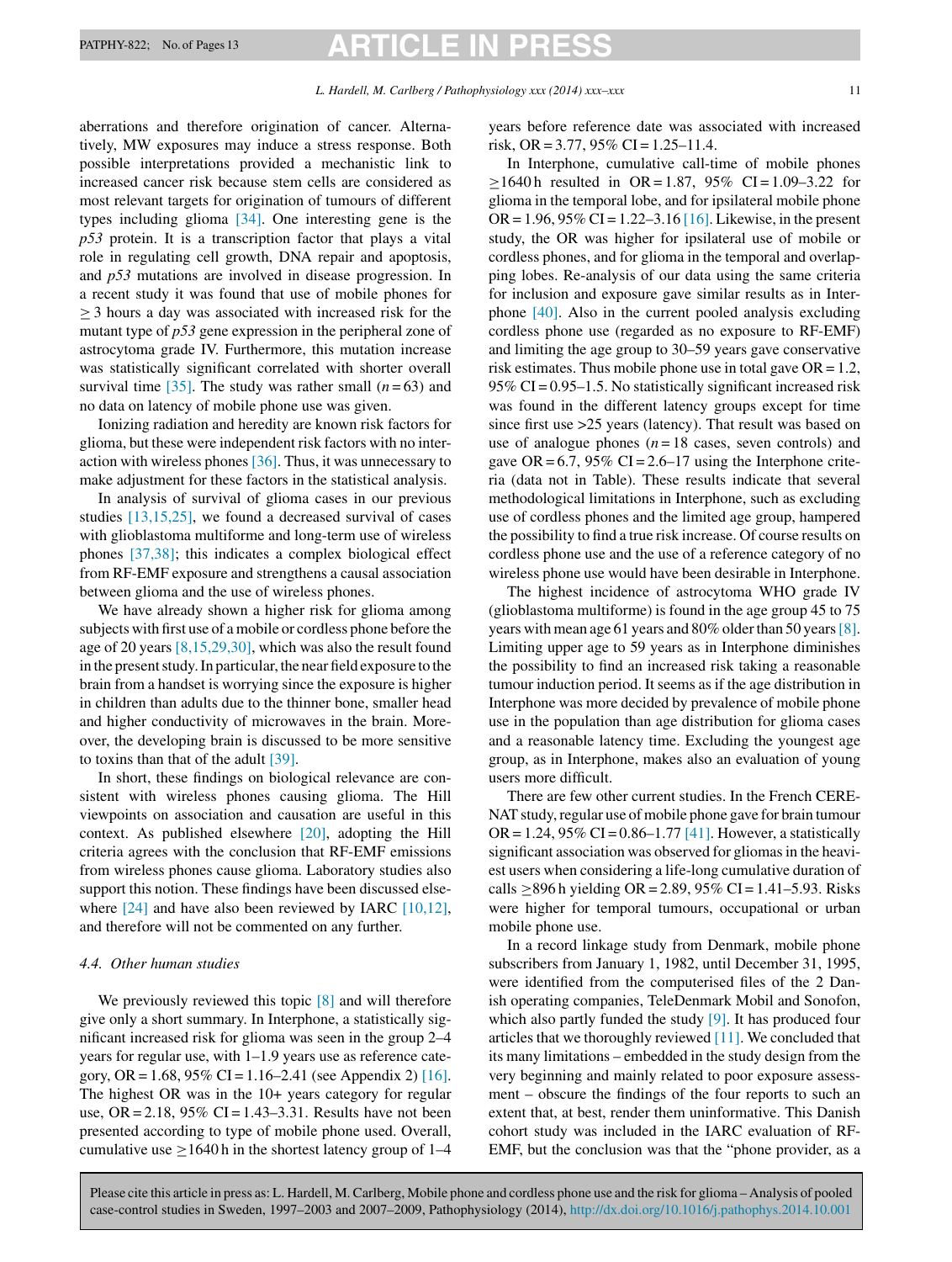<span id="page-11-0"></span>12 *L. Hardell, M. Carlberg / Pathophysiology xxx (2014) xxx–xxx*

surrogate for mobile phone use, could have resulted in considerable misclassification in exposure assessment" [10]. Thus, this study is uninformative as to cancer risks from mobile phone use.

There are few other studies on brain tumour risk for children from use of wireless phones. A multi-centre case-control study was conducted in Denmark, Sweden, Norway, and Switzerland, CEFALO [\[42\].](#page-12-0) It included children and adolescents aged 7–19, and has been discussed elsewhere in detail since serious methodological problems were identified in the study design and interpretation of the results [\[43\].](#page-12-0)

In CEFALO, a statistically non-significant increased risk for brain tumours among regular users (one call per week for at least 6 months) of mobile phones was found;  $OR = 1.36$ , 95% CI =  $0.92 - 2.02$ . This OR increased slightly with cumulative duration of subscriptions and duration of calls [\[42\].](#page-12-0) No data for long-term use were given, and the longest latency period was 5 years. Interestingly, support for a true association was found in the results based on operator-recorded use for 62 cases and 101 controls, which for the time since first subscription being >2.8 years yielded a statistically significant OR of 2.15, 95% CI =  $1.07-4.29$ , with a statistically significant trend  $(P = 0.001)$ .

Use of cordless phones was not well assessed. The authors stated that this was covered only in the first 3 years of use, but no explanation was given for this most peculiar definition.

Evidence relating to trends in the incidence of glioma is not discussed here, since it has been reviewed in other publications [8,24]. A recent up-date of the Danish Cancer Register showed an increasing incidence of brain tumours during 2003–2012, 41.2% among men and 46.1% in women [\(http://www.ssi.dk/Aktuelt/Nyheder/2013/](http://www.ssi.dk/Aktuelt/Nyheder/2013/~/media/Indhold/DK - dansk/Sundhedsdata og it/NSF/Registre/Cancerregisteret/Cancerregisteret 2012.ashx)∼/media/Indhold/ [DK%20-%20dansk/Sundhedsdata%20og%20it/NSF/](http://www.ssi.dk/Aktuelt/Nyheder/2013/~/media/Indhold/DK - dansk/Sundhedsdata og it/NSF/Registre/Cancerregisteret/Cancerregisteret 2012.ashx) [Registre/Cancerregisteret/Cancerregisteret%202012.ashx\)](http://www.ssi.dk/Aktuelt/Nyheder/2013/~/media/Indhold/DK - dansk/Sundhedsdata og it/NSF/Registre/Cancerregisteret/Cancerregisteret 2012.ashx).

# *4.5. Conclusion*

We previously analysed the evidence on glioma associated with the use of wireless phones using the Hill criteria [\[20\].](#page-12-0) We concluded that glioma and also acoustic neuroma are caused by RF-EMF emissions from wireless phones, and thus regarded as carcinogenic, under Group 1 according to the IARC classification, indicating that current guidelines for exposure should be urgently revised. This pooled analysis gives further support to that conclusion regarding glioma.

# **Authors' contributions**

Lennart Hardell was the principal investigator and responsible for drafting of the manuscript. Michael Carlberg made all statistical calculations. Both authors contributed to the writing of this article and have read and approved the final version. No conflicts of interest exist.

## **Acknowledgements**

We thank Ms. Iréne Larsson for assistance in the data collection and Professor Kjell Hansson Mild for valuable technical advice. Mr. Brian Stein is acknowledged for general support. We appreciate comments on biological effects of UMTS by Dr Igor Beliaev, Cancer Research Institute, Bratislava, Slovak Republic. The study was supported by grants from Cancer- och Allergifonden, Cancerhjälpen, Pandora-Foundation for Independent Research, Berlin, Germany, and Kone Foundation, Helsinki, Finland.

# **References**

- [1] [E.](http://refhub.elsevier.com/S0928-4680(14)00064-9/sbref0005) [Cardis,](http://refhub.elsevier.com/S0928-4680(14)00064-9/sbref0005) [I.](http://refhub.elsevier.com/S0928-4680(14)00064-9/sbref0005) [Deltour,](http://refhub.elsevier.com/S0928-4680(14)00064-9/sbref0005) [S.](http://refhub.elsevier.com/S0928-4680(14)00064-9/sbref0005) [Mann,](http://refhub.elsevier.com/S0928-4680(14)00064-9/sbref0005) [M.](http://refhub.elsevier.com/S0928-4680(14)00064-9/sbref0005) [Moissonnier,](http://refhub.elsevier.com/S0928-4680(14)00064-9/sbref0005) [M.](http://refhub.elsevier.com/S0928-4680(14)00064-9/sbref0005) [Taki,](http://refhub.elsevier.com/S0928-4680(14)00064-9/sbref0005) [N.](http://refhub.elsevier.com/S0928-4680(14)00064-9/sbref0005) [Varsier,](http://refhub.elsevier.com/S0928-4680(14)00064-9/sbref0005) [et](http://refhub.elsevier.com/S0928-4680(14)00064-9/sbref0005) [al.,](http://refhub.elsevier.com/S0928-4680(14)00064-9/sbref0005) [Distribution](http://refhub.elsevier.com/S0928-4680(14)00064-9/sbref0005) [ofRF](http://refhub.elsevier.com/S0928-4680(14)00064-9/sbref0005) [energy](http://refhub.elsevier.com/S0928-4680(14)00064-9/sbref0005) [emitted](http://refhub.elsevier.com/S0928-4680(14)00064-9/sbref0005) [bymobile](http://refhub.elsevier.com/S0928-4680(14)00064-9/sbref0005) [phonesin](http://refhub.elsevier.com/S0928-4680(14)00064-9/sbref0005) [anatomical](http://refhub.elsevier.com/S0928-4680(14)00064-9/sbref0005) [structures](http://refhub.elsevier.com/S0928-4680(14)00064-9/sbref0005) [of](http://refhub.elsevier.com/S0928-4680(14)00064-9/sbref0005) [the](http://refhub.elsevier.com/S0928-4680(14)00064-9/sbref0005) [brain,](http://refhub.elsevier.com/S0928-4680(14)00064-9/sbref0005) [Phys.](http://refhub.elsevier.com/S0928-4680(14)00064-9/sbref0005) [Med.](http://refhub.elsevier.com/S0928-4680(14)00064-9/sbref0005) [Biol.](http://refhub.elsevier.com/S0928-4680(14)00064-9/sbref0005) [53](http://refhub.elsevier.com/S0928-4680(14)00064-9/sbref0005) [\(2008\)](http://refhub.elsevier.com/S0928-4680(14)00064-9/sbref0005) [2771–2783.](http://refhub.elsevier.com/S0928-4680(14)00064-9/sbref0005)
- [2] [J.](http://refhub.elsevier.com/S0928-4680(14)00064-9/sbref0010) [Wiart,](http://refhub.elsevier.com/S0928-4680(14)00064-9/sbref0010) [A.](http://refhub.elsevier.com/S0928-4680(14)00064-9/sbref0010) [Hadjem,](http://refhub.elsevier.com/S0928-4680(14)00064-9/sbref0010) [M.F.](http://refhub.elsevier.com/S0928-4680(14)00064-9/sbref0010) [Wong,](http://refhub.elsevier.com/S0928-4680(14)00064-9/sbref0010) [I.](http://refhub.elsevier.com/S0928-4680(14)00064-9/sbref0010) [Bloch,](http://refhub.elsevier.com/S0928-4680(14)00064-9/sbref0010) [Analysis](http://refhub.elsevier.com/S0928-4680(14)00064-9/sbref0010) [of](http://refhub.elsevier.com/S0928-4680(14)00064-9/sbref0010) [RF](http://refhub.elsevier.com/S0928-4680(14)00064-9/sbref0010) [exposure](http://refhub.elsevier.com/S0928-4680(14)00064-9/sbref0010) [in](http://refhub.elsevier.com/S0928-4680(14)00064-9/sbref0010) [the](http://refhub.elsevier.com/S0928-4680(14)00064-9/sbref0010) [head](http://refhub.elsevier.com/S0928-4680(14)00064-9/sbref0010) [tissues](http://refhub.elsevier.com/S0928-4680(14)00064-9/sbref0010) [of](http://refhub.elsevier.com/S0928-4680(14)00064-9/sbref0010) [children](http://refhub.elsevier.com/S0928-4680(14)00064-9/sbref0010) [and](http://refhub.elsevier.com/S0928-4680(14)00064-9/sbref0010) [adults,](http://refhub.elsevier.com/S0928-4680(14)00064-9/sbref0010) [Phys.](http://refhub.elsevier.com/S0928-4680(14)00064-9/sbref0010) [Med.](http://refhub.elsevier.com/S0928-4680(14)00064-9/sbref0010) [Biol.](http://refhub.elsevier.com/S0928-4680(14)00064-9/sbref0010) [53](http://refhub.elsevier.com/S0928-4680(14)00064-9/sbref0010) [\(2008\)](http://refhub.elsevier.com/S0928-4680(14)00064-9/sbref0010) [3681–3695.](http://refhub.elsevier.com/S0928-4680(14)00064-9/sbref0010)
- [3] [A.](http://refhub.elsevier.com/S0928-4680(14)00064-9/sbref0015) [Christ,](http://refhub.elsevier.com/S0928-4680(14)00064-9/sbref0015) [M.C.](http://refhub.elsevier.com/S0928-4680(14)00064-9/sbref0015) [Gosselin,](http://refhub.elsevier.com/S0928-4680(14)00064-9/sbref0015) [M.](http://refhub.elsevier.com/S0928-4680(14)00064-9/sbref0015) [Christopoulou,](http://refhub.elsevier.com/S0928-4680(14)00064-9/sbref0015) [S.](http://refhub.elsevier.com/S0928-4680(14)00064-9/sbref0015) [Kühn,](http://refhub.elsevier.com/S0928-4680(14)00064-9/sbref0015) [N.](http://refhub.elsevier.com/S0928-4680(14)00064-9/sbref0015) [Kuster,](http://refhub.elsevier.com/S0928-4680(14)00064-9/sbref0015) [Age](http://refhub.elsevier.com/S0928-4680(14)00064-9/sbref0015)[dependent](http://refhub.elsevier.com/S0928-4680(14)00064-9/sbref0015) [tissue-specific](http://refhub.elsevier.com/S0928-4680(14)00064-9/sbref0015) [exposure](http://refhub.elsevier.com/S0928-4680(14)00064-9/sbref0015) [of](http://refhub.elsevier.com/S0928-4680(14)00064-9/sbref0015) [cell](http://refhub.elsevier.com/S0928-4680(14)00064-9/sbref0015) [phone](http://refhub.elsevier.com/S0928-4680(14)00064-9/sbref0015) [users,](http://refhub.elsevier.com/S0928-4680(14)00064-9/sbref0015) Phys. Med. Biol. [55](http://refhub.elsevier.com/S0928-4680(14)00064-9/sbref0015) [\(2010\)](http://refhub.elsevier.com/S0928-4680(14)00064-9/sbref0015) [1767](http://refhub.elsevier.com/S0928-4680(14)00064-9/sbref0015)–[1783.](http://refhub.elsevier.com/S0928-4680(14)00064-9/sbref0015)
- [4] [O.P.](http://refhub.elsevier.com/S0928-4680(14)00064-9/sbref0020) [Gandhi,](http://refhub.elsevier.com/S0928-4680(14)00064-9/sbref0020) [L.L.](http://refhub.elsevier.com/S0928-4680(14)00064-9/sbref0020) [Morgan,](http://refhub.elsevier.com/S0928-4680(14)00064-9/sbref0020) [A.A.](http://refhub.elsevier.com/S0928-4680(14)00064-9/sbref0020) [de](http://refhub.elsevier.com/S0928-4680(14)00064-9/sbref0020) [Salles,](http://refhub.elsevier.com/S0928-4680(14)00064-9/sbref0020) [Y.Y.](http://refhub.elsevier.com/S0928-4680(14)00064-9/sbref0020) [Han,](http://refhub.elsevier.com/S0928-4680(14)00064-9/sbref0020) [R.B.](http://refhub.elsevier.com/S0928-4680(14)00064-9/sbref0020) [Herber](http://refhub.elsevier.com/S0928-4680(14)00064-9/sbref0020)[man,](http://refhub.elsevier.com/S0928-4680(14)00064-9/sbref0020) [D.L.](http://refhub.elsevier.com/S0928-4680(14)00064-9/sbref0020) [Davis,](http://refhub.elsevier.com/S0928-4680(14)00064-9/sbref0020) [Exposure](http://refhub.elsevier.com/S0928-4680(14)00064-9/sbref0020) [limits:](http://refhub.elsevier.com/S0928-4680(14)00064-9/sbref0020) [the](http://refhub.elsevier.com/S0928-4680(14)00064-9/sbref0020) [underestimation](http://refhub.elsevier.com/S0928-4680(14)00064-9/sbref0020) [of](http://refhub.elsevier.com/S0928-4680(14)00064-9/sbref0020) [absorbed](http://refhub.elsevier.com/S0928-4680(14)00064-9/sbref0020) [cell](http://refhub.elsevier.com/S0928-4680(14)00064-9/sbref0020) [phone](http://refhub.elsevier.com/S0928-4680(14)00064-9/sbref0020) [radiation,](http://refhub.elsevier.com/S0928-4680(14)00064-9/sbref0020) [especially](http://refhub.elsevier.com/S0928-4680(14)00064-9/sbref0020) [in](http://refhub.elsevier.com/S0928-4680(14)00064-9/sbref0020) [children,](http://refhub.elsevier.com/S0928-4680(14)00064-9/sbref0020) [Electromagn.](http://refhub.elsevier.com/S0928-4680(14)00064-9/sbref0020) [Biol.](http://refhub.elsevier.com/S0928-4680(14)00064-9/sbref0020) [Med.](http://refhub.elsevier.com/S0928-4680(14)00064-9/sbref0020) [31](http://refhub.elsevier.com/S0928-4680(14)00064-9/sbref0020) [\(2012\)](http://refhub.elsevier.com/S0928-4680(14)00064-9/sbref0020) [34–51.](http://refhub.elsevier.com/S0928-4680(14)00064-9/sbref0020)
- [5] [L.](http://refhub.elsevier.com/S0928-4680(14)00064-9/sbref0025) [Hardell,](http://refhub.elsevier.com/S0928-4680(14)00064-9/sbref0025) [Å.](http://refhub.elsevier.com/S0928-4680(14)00064-9/sbref0025) [Näsman,](http://refhub.elsevier.com/S0928-4680(14)00064-9/sbref0025) [A.](http://refhub.elsevier.com/S0928-4680(14)00064-9/sbref0025) [Påhlson,](http://refhub.elsevier.com/S0928-4680(14)00064-9/sbref0025) [A.](http://refhub.elsevier.com/S0928-4680(14)00064-9/sbref0025) [Hallquist,](http://refhub.elsevier.com/S0928-4680(14)00064-9/sbref0025) [K.](http://refhub.elsevier.com/S0928-4680(14)00064-9/sbref0025) [Hansson](http://refhub.elsevier.com/S0928-4680(14)00064-9/sbref0025) [Mild,](http://refhub.elsevier.com/S0928-4680(14)00064-9/sbref0025) [Use](http://refhub.elsevier.com/S0928-4680(14)00064-9/sbref0025) [of](http://refhub.elsevier.com/S0928-4680(14)00064-9/sbref0025) [cellular](http://refhub.elsevier.com/S0928-4680(14)00064-9/sbref0025) [telephones](http://refhub.elsevier.com/S0928-4680(14)00064-9/sbref0025) [and](http://refhub.elsevier.com/S0928-4680(14)00064-9/sbref0025) [the](http://refhub.elsevier.com/S0928-4680(14)00064-9/sbref0025) [risk](http://refhub.elsevier.com/S0928-4680(14)00064-9/sbref0025) [for](http://refhub.elsevier.com/S0928-4680(14)00064-9/sbref0025) [brain](http://refhub.elsevier.com/S0928-4680(14)00064-9/sbref0025) [tumours:](http://refhub.elsevier.com/S0928-4680(14)00064-9/sbref0025) [a](http://refhub.elsevier.com/S0928-4680(14)00064-9/sbref0025) [case-control](http://refhub.elsevier.com/S0928-4680(14)00064-9/sbref0025) [study,](http://refhub.elsevier.com/S0928-4680(14)00064-9/sbref0025) [Int.](http://refhub.elsevier.com/S0928-4680(14)00064-9/sbref0025) [J.](http://refhub.elsevier.com/S0928-4680(14)00064-9/sbref0025) [Oncol.](http://refhub.elsevier.com/S0928-4680(14)00064-9/sbref0025) [15](http://refhub.elsevier.com/S0928-4680(14)00064-9/sbref0025) [\(1999\)](http://refhub.elsevier.com/S0928-4680(14)00064-9/sbref0025) [113](http://refhub.elsevier.com/S0928-4680(14)00064-9/sbref0025)–[116.](http://refhub.elsevier.com/S0928-4680(14)00064-9/sbref0025)
- [6] [L.](http://refhub.elsevier.com/S0928-4680(14)00064-9/sbref0030) [Hardell,](http://refhub.elsevier.com/S0928-4680(14)00064-9/sbref0030) [K.](http://refhub.elsevier.com/S0928-4680(14)00064-9/sbref0030) [Hansson](http://refhub.elsevier.com/S0928-4680(14)00064-9/sbref0030) [Mild,](http://refhub.elsevier.com/S0928-4680(14)00064-9/sbref0030) [A.](http://refhub.elsevier.com/S0928-4680(14)00064-9/sbref0030) [Påhlson,](http://refhub.elsevier.com/S0928-4680(14)00064-9/sbref0030) [A.](http://refhub.elsevier.com/S0928-4680(14)00064-9/sbref0030) [Hallquist,](http://refhub.elsevier.com/S0928-4680(14)00064-9/sbref0030) [Ionizing](http://refhub.elsevier.com/S0928-4680(14)00064-9/sbref0030) [radia](http://refhub.elsevier.com/S0928-4680(14)00064-9/sbref0030)[tion,](http://refhub.elsevier.com/S0928-4680(14)00064-9/sbref0030) [cellular](http://refhub.elsevier.com/S0928-4680(14)00064-9/sbref0030) [telephones](http://refhub.elsevier.com/S0928-4680(14)00064-9/sbref0030) [and](http://refhub.elsevier.com/S0928-4680(14)00064-9/sbref0030) [the](http://refhub.elsevier.com/S0928-4680(14)00064-9/sbref0030) [risk](http://refhub.elsevier.com/S0928-4680(14)00064-9/sbref0030) [for](http://refhub.elsevier.com/S0928-4680(14)00064-9/sbref0030) [brain](http://refhub.elsevier.com/S0928-4680(14)00064-9/sbref0030) [tumours,](http://refhub.elsevier.com/S0928-4680(14)00064-9/sbref0030) [Eur](http://refhub.elsevier.com/S0928-4680(14)00064-9/sbref0030). [J.](http://refhub.elsevier.com/S0928-4680(14)00064-9/sbref0030) [Cancer](http://refhub.elsevier.com/S0928-4680(14)00064-9/sbref0030) [Prev.](http://refhub.elsevier.com/S0928-4680(14)00064-9/sbref0030) [10](http://refhub.elsevier.com/S0928-4680(14)00064-9/sbref0030) [\(2001\)](http://refhub.elsevier.com/S0928-4680(14)00064-9/sbref0030) [523](http://refhub.elsevier.com/S0928-4680(14)00064-9/sbref0030)–[529.](http://refhub.elsevier.com/S0928-4680(14)00064-9/sbref0030)
- [7] [L.](http://refhub.elsevier.com/S0928-4680(14)00064-9/sbref0035) [Hardell,](http://refhub.elsevier.com/S0928-4680(14)00064-9/sbref0035) [A.](http://refhub.elsevier.com/S0928-4680(14)00064-9/sbref0035) [Hallquist,](http://refhub.elsevier.com/S0928-4680(14)00064-9/sbref0035) [K.](http://refhub.elsevier.com/S0928-4680(14)00064-9/sbref0035) [Hansson](http://refhub.elsevier.com/S0928-4680(14)00064-9/sbref0035) [Mild,](http://refhub.elsevier.com/S0928-4680(14)00064-9/sbref0035) [M.](http://refhub.elsevier.com/S0928-4680(14)00064-9/sbref0035) [Carlberg,](http://refhub.elsevier.com/S0928-4680(14)00064-9/sbref0035) [A.](http://refhub.elsevier.com/S0928-4680(14)00064-9/sbref0035) [Påhlson,](http://refhub.elsevier.com/S0928-4680(14)00064-9/sbref0035) [A.](http://refhub.elsevier.com/S0928-4680(14)00064-9/sbref0035) [Lilja,](http://refhub.elsevier.com/S0928-4680(14)00064-9/sbref0035) [Cellular](http://refhub.elsevier.com/S0928-4680(14)00064-9/sbref0035) [and](http://refhub.elsevier.com/S0928-4680(14)00064-9/sbref0035) [cordless](http://refhub.elsevier.com/S0928-4680(14)00064-9/sbref0035) [telephones](http://refhub.elsevier.com/S0928-4680(14)00064-9/sbref0035) [and](http://refhub.elsevier.com/S0928-4680(14)00064-9/sbref0035) [the](http://refhub.elsevier.com/S0928-4680(14)00064-9/sbref0035) [risk](http://refhub.elsevier.com/S0928-4680(14)00064-9/sbref0035) [for](http://refhub.elsevier.com/S0928-4680(14)00064-9/sbref0035) [brain](http://refhub.elsevier.com/S0928-4680(14)00064-9/sbref0035) [tumours,](http://refhub.elsevier.com/S0928-4680(14)00064-9/sbref0035) [Eur.](http://refhub.elsevier.com/S0928-4680(14)00064-9/sbref0035) [J.](http://refhub.elsevier.com/S0928-4680(14)00064-9/sbref0035) [Cancer](http://refhub.elsevier.com/S0928-4680(14)00064-9/sbref0035) [Prev.](http://refhub.elsevier.com/S0928-4680(14)00064-9/sbref0035) [11](http://refhub.elsevier.com/S0928-4680(14)00064-9/sbref0035) [\(2002\)](http://refhub.elsevier.com/S0928-4680(14)00064-9/sbref0035) [377](http://refhub.elsevier.com/S0928-4680(14)00064-9/sbref0035)–[386.](http://refhub.elsevier.com/S0928-4680(14)00064-9/sbref0035)
- [8] [L.](http://refhub.elsevier.com/S0928-4680(14)00064-9/sbref0040) [Hardell,](http://refhub.elsevier.com/S0928-4680(14)00064-9/sbref0040) [M.](http://refhub.elsevier.com/S0928-4680(14)00064-9/sbref0040) [Carlberg,](http://refhub.elsevier.com/S0928-4680(14)00064-9/sbref0040) [K.](http://refhub.elsevier.com/S0928-4680(14)00064-9/sbref0040) [Hansson](http://refhub.elsevier.com/S0928-4680(14)00064-9/sbref0040) [Mild,](http://refhub.elsevier.com/S0928-4680(14)00064-9/sbref0040) [Use](http://refhub.elsevier.com/S0928-4680(14)00064-9/sbref0040) [of](http://refhub.elsevier.com/S0928-4680(14)00064-9/sbref0040) [mobile](http://refhub.elsevier.com/S0928-4680(14)00064-9/sbref0040) [phones](http://refhub.elsevier.com/S0928-4680(14)00064-9/sbref0040) [and](http://refhub.elsevier.com/S0928-4680(14)00064-9/sbref0040) [cordless](http://refhub.elsevier.com/S0928-4680(14)00064-9/sbref0040) [phones](http://refhub.elsevier.com/S0928-4680(14)00064-9/sbref0040) [is](http://refhub.elsevier.com/S0928-4680(14)00064-9/sbref0040) [associated](http://refhub.elsevier.com/S0928-4680(14)00064-9/sbref0040) [with](http://refhub.elsevier.com/S0928-4680(14)00064-9/sbref0040) [increased](http://refhub.elsevier.com/S0928-4680(14)00064-9/sbref0040) [risk](http://refhub.elsevier.com/S0928-4680(14)00064-9/sbref0040) [for](http://refhub.elsevier.com/S0928-4680(14)00064-9/sbref0040) [glioma](http://refhub.elsevier.com/S0928-4680(14)00064-9/sbref0040) [and](http://refhub.elsevier.com/S0928-4680(14)00064-9/sbref0040) [acoustic](http://refhub.elsevier.com/S0928-4680(14)00064-9/sbref0040) [neuroma,](http://refhub.elsevier.com/S0928-4680(14)00064-9/sbref0040) [Pathophysiology](http://refhub.elsevier.com/S0928-4680(14)00064-9/sbref0040) [20](http://refhub.elsevier.com/S0928-4680(14)00064-9/sbref0040) [\(2013\)](http://refhub.elsevier.com/S0928-4680(14)00064-9/sbref0040) [85–110.](http://refhub.elsevier.com/S0928-4680(14)00064-9/sbref0040)
- [9] [P.](http://refhub.elsevier.com/S0928-4680(14)00064-9/sbref0045) [Frei,](http://refhub.elsevier.com/S0928-4680(14)00064-9/sbref0045) [A.](http://refhub.elsevier.com/S0928-4680(14)00064-9/sbref0045) [Harbo](http://refhub.elsevier.com/S0928-4680(14)00064-9/sbref0045) [Poulsen,](http://refhub.elsevier.com/S0928-4680(14)00064-9/sbref0045) [C.](http://refhub.elsevier.com/S0928-4680(14)00064-9/sbref0045) [Johansen,](http://refhub.elsevier.com/S0928-4680(14)00064-9/sbref0045) [J.H.](http://refhub.elsevier.com/S0928-4680(14)00064-9/sbref0045) [Olsen,](http://refhub.elsevier.com/S0928-4680(14)00064-9/sbref0045) [M.](http://refhub.elsevier.com/S0928-4680(14)00064-9/sbref0045) [Steding-Jessen,](http://refhub.elsevier.com/S0928-4680(14)00064-9/sbref0045) [J.](http://refhub.elsevier.com/S0928-4680(14)00064-9/sbref0045) [Schüz,](http://refhub.elsevier.com/S0928-4680(14)00064-9/sbref0045) [Use](http://refhub.elsevier.com/S0928-4680(14)00064-9/sbref0045) [of](http://refhub.elsevier.com/S0928-4680(14)00064-9/sbref0045) [mobile](http://refhub.elsevier.com/S0928-4680(14)00064-9/sbref0045) [phones](http://refhub.elsevier.com/S0928-4680(14)00064-9/sbref0045) [and](http://refhub.elsevier.com/S0928-4680(14)00064-9/sbref0045) [risk](http://refhub.elsevier.com/S0928-4680(14)00064-9/sbref0045) [of](http://refhub.elsevier.com/S0928-4680(14)00064-9/sbref0045) [brain](http://refhub.elsevier.com/S0928-4680(14)00064-9/sbref0045) [tumours:](http://refhub.elsevier.com/S0928-4680(14)00064-9/sbref0045) [update](http://refhub.elsevier.com/S0928-4680(14)00064-9/sbref0045) [of](http://refhub.elsevier.com/S0928-4680(14)00064-9/sbref0045) [Danish](http://refhub.elsevier.com/S0928-4680(14)00064-9/sbref0045) [cohort](http://refhub.elsevier.com/S0928-4680(14)00064-9/sbref0045) [study,](http://refhub.elsevier.com/S0928-4680(14)00064-9/sbref0045) [Br.](http://refhub.elsevier.com/S0928-4680(14)00064-9/sbref0045) [Med.](http://refhub.elsevier.com/S0928-4680(14)00064-9/sbref0045) [J.](http://refhub.elsevier.com/S0928-4680(14)00064-9/sbref0045) [343](http://refhub.elsevier.com/S0928-4680(14)00064-9/sbref0045) [\(2011\)](http://refhub.elsevier.com/S0928-4680(14)00064-9/sbref0045) [d6387.](http://refhub.elsevier.com/S0928-4680(14)00064-9/sbref0045)
- [10] [R.](http://refhub.elsevier.com/S0928-4680(14)00064-9/sbref0050) [Baan,](http://refhub.elsevier.com/S0928-4680(14)00064-9/sbref0050) [Y.](http://refhub.elsevier.com/S0928-4680(14)00064-9/sbref0050) [Grosse,](http://refhub.elsevier.com/S0928-4680(14)00064-9/sbref0050) [B.](http://refhub.elsevier.com/S0928-4680(14)00064-9/sbref0050) [Lauby-Secretan,](http://refhub.elsevier.com/S0928-4680(14)00064-9/sbref0050) [F.](http://refhub.elsevier.com/S0928-4680(14)00064-9/sbref0050) [El](http://refhub.elsevier.com/S0928-4680(14)00064-9/sbref0050) [Ghissassi,](http://refhub.elsevier.com/S0928-4680(14)00064-9/sbref0050) [V.](http://refhub.elsevier.com/S0928-4680(14)00064-9/sbref0050) [Bouvard,](http://refhub.elsevier.com/S0928-4680(14)00064-9/sbref0050) [L.](http://refhub.elsevier.com/S0928-4680(14)00064-9/sbref0050) [Benbrahim-Tallaa,](http://refhub.elsevier.com/S0928-4680(14)00064-9/sbref0050) [et](http://refhub.elsevier.com/S0928-4680(14)00064-9/sbref0050) [al.,](http://refhub.elsevier.com/S0928-4680(14)00064-9/sbref0050) [Carcinogenicity](http://refhub.elsevier.com/S0928-4680(14)00064-9/sbref0050) [of](http://refhub.elsevier.com/S0928-4680(14)00064-9/sbref0050) [radiofrequency](http://refhub.elsevier.com/S0928-4680(14)00064-9/sbref0050) [electro](http://refhub.elsevier.com/S0928-4680(14)00064-9/sbref0050)[magnetic](http://refhub.elsevier.com/S0928-4680(14)00064-9/sbref0050) [fields,](http://refhub.elsevier.com/S0928-4680(14)00064-9/sbref0050) [Lancet](http://refhub.elsevier.com/S0928-4680(14)00064-9/sbref0050) [Oncol.](http://refhub.elsevier.com/S0928-4680(14)00064-9/sbref0050) [12](http://refhub.elsevier.com/S0928-4680(14)00064-9/sbref0050) [\(2011\)](http://refhub.elsevier.com/S0928-4680(14)00064-9/sbref0050) [624–626.](http://refhub.elsevier.com/S0928-4680(14)00064-9/sbref0050)
- [11] [F.](http://refhub.elsevier.com/S0928-4680(14)00064-9/sbref0055) [Söderqvist,](http://refhub.elsevier.com/S0928-4680(14)00064-9/sbref0055) [M.](http://refhub.elsevier.com/S0928-4680(14)00064-9/sbref0055) [Carlberg,](http://refhub.elsevier.com/S0928-4680(14)00064-9/sbref0055) [L.](http://refhub.elsevier.com/S0928-4680(14)00064-9/sbref0055) [Hardell,](http://refhub.elsevier.com/S0928-4680(14)00064-9/sbref0055) [Review](http://refhub.elsevier.com/S0928-4680(14)00064-9/sbref0055) [of](http://refhub.elsevier.com/S0928-4680(14)00064-9/sbref0055) [four](http://refhub.elsevier.com/S0928-4680(14)00064-9/sbref0055) [publications](http://refhub.elsevier.com/S0928-4680(14)00064-9/sbref0055) [on](http://refhub.elsevier.com/S0928-4680(14)00064-9/sbref0055) [the](http://refhub.elsevier.com/S0928-4680(14)00064-9/sbref0055) [Danish](http://refhub.elsevier.com/S0928-4680(14)00064-9/sbref0055) [cohort](http://refhub.elsevier.com/S0928-4680(14)00064-9/sbref0055) [study](http://refhub.elsevier.com/S0928-4680(14)00064-9/sbref0055) [on](http://refhub.elsevier.com/S0928-4680(14)00064-9/sbref0055) [mobile](http://refhub.elsevier.com/S0928-4680(14)00064-9/sbref0055) [phone](http://refhub.elsevier.com/S0928-4680(14)00064-9/sbref0055) [subscribers](http://refhub.elsevier.com/S0928-4680(14)00064-9/sbref0055) [and](http://refhub.elsevier.com/S0928-4680(14)00064-9/sbref0055) [risk](http://refhub.elsevier.com/S0928-4680(14)00064-9/sbref0055) [of](http://refhub.elsevier.com/S0928-4680(14)00064-9/sbref0055) [brain](http://refhub.elsevier.com/S0928-4680(14)00064-9/sbref0055) [tumours,](http://refhub.elsevier.com/S0928-4680(14)00064-9/sbref0055) [Rev.](http://refhub.elsevier.com/S0928-4680(14)00064-9/sbref0055) [Environ.](http://refhub.elsevier.com/S0928-4680(14)00064-9/sbref0055) [Health](http://refhub.elsevier.com/S0928-4680(14)00064-9/sbref0055) [27](http://refhub.elsevier.com/S0928-4680(14)00064-9/sbref0055) [\(2012\)](http://refhub.elsevier.com/S0928-4680(14)00064-9/sbref0055) [51–58.](http://refhub.elsevier.com/S0928-4680(14)00064-9/sbref0055)
- [12] IARC Monographs on the Evaluation of Carcinogenic Risks to Humans, Volume 102. Non-Ionizing radiation, Part II: Radiofrequency Electromagnetic Fields [includes mobile telephones]. IARC, Lyon, France, 2013. ([http://monographs.iarc.fr/ENG/Monographs/](http://monographs.iarc.fr/ENG/Monographs/vol102/mono102.pdf) [vol102/mono102.pdf](http://monographs.iarc.fr/ENG/Monographs/vol102/mono102.pdf)), (accessed 14.10.21).
- [13] [L.](http://refhub.elsevier.com/S0928-4680(14)00064-9/sbref0065) [Hardell,](http://refhub.elsevier.com/S0928-4680(14)00064-9/sbref0065) [M.](http://refhub.elsevier.com/S0928-4680(14)00064-9/sbref0065) [Carlberg,](http://refhub.elsevier.com/S0928-4680(14)00064-9/sbref0065) [K.](http://refhub.elsevier.com/S0928-4680(14)00064-9/sbref0065) [Hansson](http://refhub.elsevier.com/S0928-4680(14)00064-9/sbref0065) [Mild,](http://refhub.elsevier.com/S0928-4680(14)00064-9/sbref0065) [Pooled](http://refhub.elsevier.com/S0928-4680(14)00064-9/sbref0065) [analysis](http://refhub.elsevier.com/S0928-4680(14)00064-9/sbref0065) [of](http://refhub.elsevier.com/S0928-4680(14)00064-9/sbref0065) [two](http://refhub.elsevier.com/S0928-4680(14)00064-9/sbref0065) [case](http://refhub.elsevier.com/S0928-4680(14)00064-9/sbref0065)[control](http://refhub.elsevier.com/S0928-4680(14)00064-9/sbref0065) [studies](http://refhub.elsevier.com/S0928-4680(14)00064-9/sbref0065) [on](http://refhub.elsevier.com/S0928-4680(14)00064-9/sbref0065) [use](http://refhub.elsevier.com/S0928-4680(14)00064-9/sbref0065) [of](http://refhub.elsevier.com/S0928-4680(14)00064-9/sbref0065) [cellular](http://refhub.elsevier.com/S0928-4680(14)00064-9/sbref0065) [and](http://refhub.elsevier.com/S0928-4680(14)00064-9/sbref0065) [cordless](http://refhub.elsevier.com/S0928-4680(14)00064-9/sbref0065) [telephones](http://refhub.elsevier.com/S0928-4680(14)00064-9/sbref0065) [and](http://refhub.elsevier.com/S0928-4680(14)00064-9/sbref0065) [the](http://refhub.elsevier.com/S0928-4680(14)00064-9/sbref0065) [risk](http://refhub.elsevier.com/S0928-4680(14)00064-9/sbref0065) [for](http://refhub.elsevier.com/S0928-4680(14)00064-9/sbref0065) [malignant](http://refhub.elsevier.com/S0928-4680(14)00064-9/sbref0065) [brain](http://refhub.elsevier.com/S0928-4680(14)00064-9/sbref0065) [tumours](http://refhub.elsevier.com/S0928-4680(14)00064-9/sbref0065) [diagnosed](http://refhub.elsevier.com/S0928-4680(14)00064-9/sbref0065) [in](http://refhub.elsevier.com/S0928-4680(14)00064-9/sbref0065) [1997](http://refhub.elsevier.com/S0928-4680(14)00064-9/sbref0065)–2003, Int. [Arch.](http://refhub.elsevier.com/S0928-4680(14)00064-9/sbref0065) [Occup.](http://refhub.elsevier.com/S0928-4680(14)00064-9/sbref0065) [Environ.](http://refhub.elsevier.com/S0928-4680(14)00064-9/sbref0065) [Health](http://refhub.elsevier.com/S0928-4680(14)00064-9/sbref0065) [79](http://refhub.elsevier.com/S0928-4680(14)00064-9/sbref0065) [\(2006\)](http://refhub.elsevier.com/S0928-4680(14)00064-9/sbref0065) [630](http://refhub.elsevier.com/S0928-4680(14)00064-9/sbref0065)–[639.](http://refhub.elsevier.com/S0928-4680(14)00064-9/sbref0065)
- [14] [L.](http://refhub.elsevier.com/S0928-4680(14)00064-9/sbref0070) [Hardell,](http://refhub.elsevier.com/S0928-4680(14)00064-9/sbref0070) [M.](http://refhub.elsevier.com/S0928-4680(14)00064-9/sbref0070) [Carlberg,](http://refhub.elsevier.com/S0928-4680(14)00064-9/sbref0070) [K.](http://refhub.elsevier.com/S0928-4680(14)00064-9/sbref0070) [Hansson](http://refhub.elsevier.com/S0928-4680(14)00064-9/sbref0070) [Mild,](http://refhub.elsevier.com/S0928-4680(14)00064-9/sbref0070) [Pooled](http://refhub.elsevier.com/S0928-4680(14)00064-9/sbref0070) [analysis](http://refhub.elsevier.com/S0928-4680(14)00064-9/sbref0070) [of](http://refhub.elsevier.com/S0928-4680(14)00064-9/sbref0070) [two](http://refhub.elsevier.com/S0928-4680(14)00064-9/sbref0070) [case](http://refhub.elsevier.com/S0928-4680(14)00064-9/sbref0070)[controlstudies](http://refhub.elsevier.com/S0928-4680(14)00064-9/sbref0070) [on](http://refhub.elsevier.com/S0928-4680(14)00064-9/sbref0070) [the](http://refhub.elsevier.com/S0928-4680(14)00064-9/sbref0070) [use](http://refhub.elsevier.com/S0928-4680(14)00064-9/sbref0070) [of](http://refhub.elsevier.com/S0928-4680(14)00064-9/sbref0070) [cellular](http://refhub.elsevier.com/S0928-4680(14)00064-9/sbref0070) [and](http://refhub.elsevier.com/S0928-4680(14)00064-9/sbref0070) [cordlesstelephones](http://refhub.elsevier.com/S0928-4680(14)00064-9/sbref0070) [and](http://refhub.elsevier.com/S0928-4680(14)00064-9/sbref0070) [the](http://refhub.elsevier.com/S0928-4680(14)00064-9/sbref0070) [risk](http://refhub.elsevier.com/S0928-4680(14)00064-9/sbref0070) [of](http://refhub.elsevier.com/S0928-4680(14)00064-9/sbref0070) [benign](http://refhub.elsevier.com/S0928-4680(14)00064-9/sbref0070) [brain](http://refhub.elsevier.com/S0928-4680(14)00064-9/sbref0070) [tumours](http://refhub.elsevier.com/S0928-4680(14)00064-9/sbref0070) [diagnosed](http://refhub.elsevier.com/S0928-4680(14)00064-9/sbref0070) [during](http://refhub.elsevier.com/S0928-4680(14)00064-9/sbref0070) [1997–2003,](http://refhub.elsevier.com/S0928-4680(14)00064-9/sbref0070) [Int.](http://refhub.elsevier.com/S0928-4680(14)00064-9/sbref0070) [J.](http://refhub.elsevier.com/S0928-4680(14)00064-9/sbref0070) [Oncol.](http://refhub.elsevier.com/S0928-4680(14)00064-9/sbref0070) [28](http://refhub.elsevier.com/S0928-4680(14)00064-9/sbref0070) [\(2006\)](http://refhub.elsevier.com/S0928-4680(14)00064-9/sbref0070) [509–518.](http://refhub.elsevier.com/S0928-4680(14)00064-9/sbref0070)
- [15] [L.](http://refhub.elsevier.com/S0928-4680(14)00064-9/sbref0075) [Hardell,](http://refhub.elsevier.com/S0928-4680(14)00064-9/sbref0075) [M.](http://refhub.elsevier.com/S0928-4680(14)00064-9/sbref0075) [Carlberg,](http://refhub.elsevier.com/S0928-4680(14)00064-9/sbref0075) [K.](http://refhub.elsevier.com/S0928-4680(14)00064-9/sbref0075) [Hansson](http://refhub.elsevier.com/S0928-4680(14)00064-9/sbref0075) [Mild,](http://refhub.elsevier.com/S0928-4680(14)00064-9/sbref0075) [Pooled](http://refhub.elsevier.com/S0928-4680(14)00064-9/sbref0075) [analysis](http://refhub.elsevier.com/S0928-4680(14)00064-9/sbref0075) [of](http://refhub.elsevier.com/S0928-4680(14)00064-9/sbref0075) [case](http://refhub.elsevier.com/S0928-4680(14)00064-9/sbref0075)[control](http://refhub.elsevier.com/S0928-4680(14)00064-9/sbref0075) [studies](http://refhub.elsevier.com/S0928-4680(14)00064-9/sbref0075) [on](http://refhub.elsevier.com/S0928-4680(14)00064-9/sbref0075) [malignant](http://refhub.elsevier.com/S0928-4680(14)00064-9/sbref0075) [brain](http://refhub.elsevier.com/S0928-4680(14)00064-9/sbref0075) [tumours](http://refhub.elsevier.com/S0928-4680(14)00064-9/sbref0075) [and](http://refhub.elsevier.com/S0928-4680(14)00064-9/sbref0075) [the](http://refhub.elsevier.com/S0928-4680(14)00064-9/sbref0075) [use](http://refhub.elsevier.com/S0928-4680(14)00064-9/sbref0075) [of](http://refhub.elsevier.com/S0928-4680(14)00064-9/sbref0075) [mobile](http://refhub.elsevier.com/S0928-4680(14)00064-9/sbref0075) [and](http://refhub.elsevier.com/S0928-4680(14)00064-9/sbref0075)